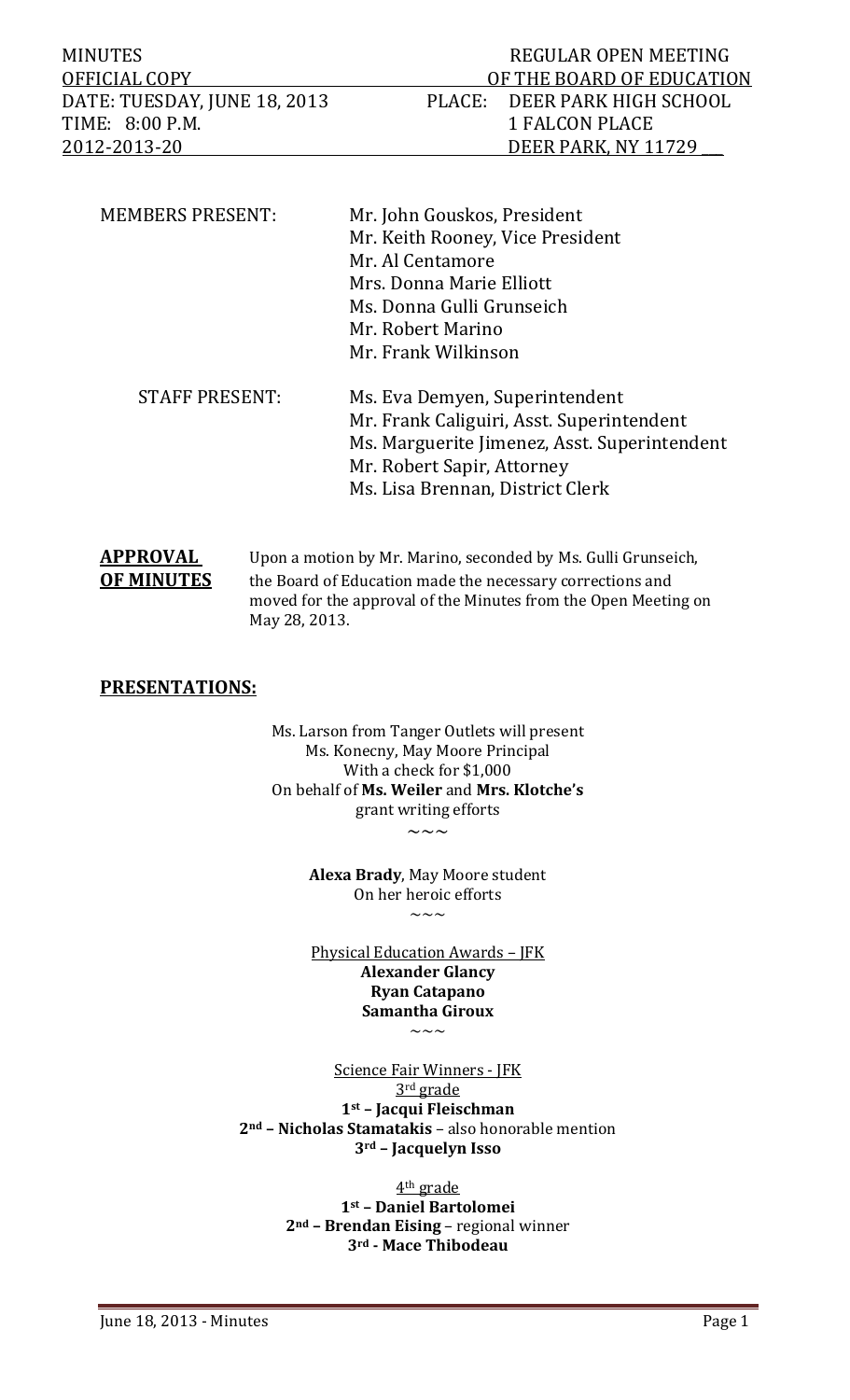#### 5<sup>th</sup> grade **1st – Danielle Izzo 2nd – Zubaer Mohiuddin 3rd – Morgan Laissle**  $\sim\sim\,\sim$

COVANTA Recycling Poster Contest Winners - [FK **Huda Nawaz** –  $2^{nd}$  place Grades 4-6 **Yahnasia Jackson** – 1<sup>st</sup> place Grades 1-3  $\sim\sim\,\sim$ 

POOL SMART Poster Contest - JFK **Juliana Gentile** - Suffolk County Winner  $\sim\sim\sim$ 

Participants in the

International Children's Day Art Contest - RF  **Jessica Newsom Jamie Oddo Matthew Calognianes Christina Anello Kaitlyn Wilkinson Steven Gardner Ciara Taylor Alexandra Doogan Emily Civitella (3rd place) Dominique Cannon Jacqueline Gentile** 

 **James Geiersbach Fredy Salvador (2nd place)**

Babylon Covantage Ecotech Scholarship Contest - RF **Andrew Silford Daniel** Baez  $\sim\sim\,\sim$ 

 $\sim\sim\sim$ 

National French Exam - HS & RF **Kathleen Colbert #10 in Suffolk County – level 2a Jonathan Wagner #10 in Suffolk County – level 3a Carrel Joseph ‐ #2 in Suffolk County – level 4a Sabah Siddique #11 in Suffolk County – level 2a Danny Desroches ‐ #11 in Suffolk County – level 4a Stephanie Lopez ‐ #11 in Suffolk County – level 5a Catherine Taipe – 6th place (RF) Celine Marino – 10th place (RF) Alisha Antoine – 9th place (RF)**  $\sim\sim\sim$ 

**Ms. Behrens, Ms. Adriaenssens & Ms. Valente RF Teachers**

Attained a grant to continue With a recycling program **~**~~~~~~~~~~~~~~

#### **Megan Zhang Danielle Tirado**

2012‐2013 Suffolk County Math Teachers Assoc., Jr. High School Math League winners - RF **~~~**

#### **Magnolia Chiri, HS student**

Received a scholarship from The Guilds of Good Samaritan Hospital for 300+ hours of volunteer service to the Transport Service at Good Samaritan Hospital **~~~**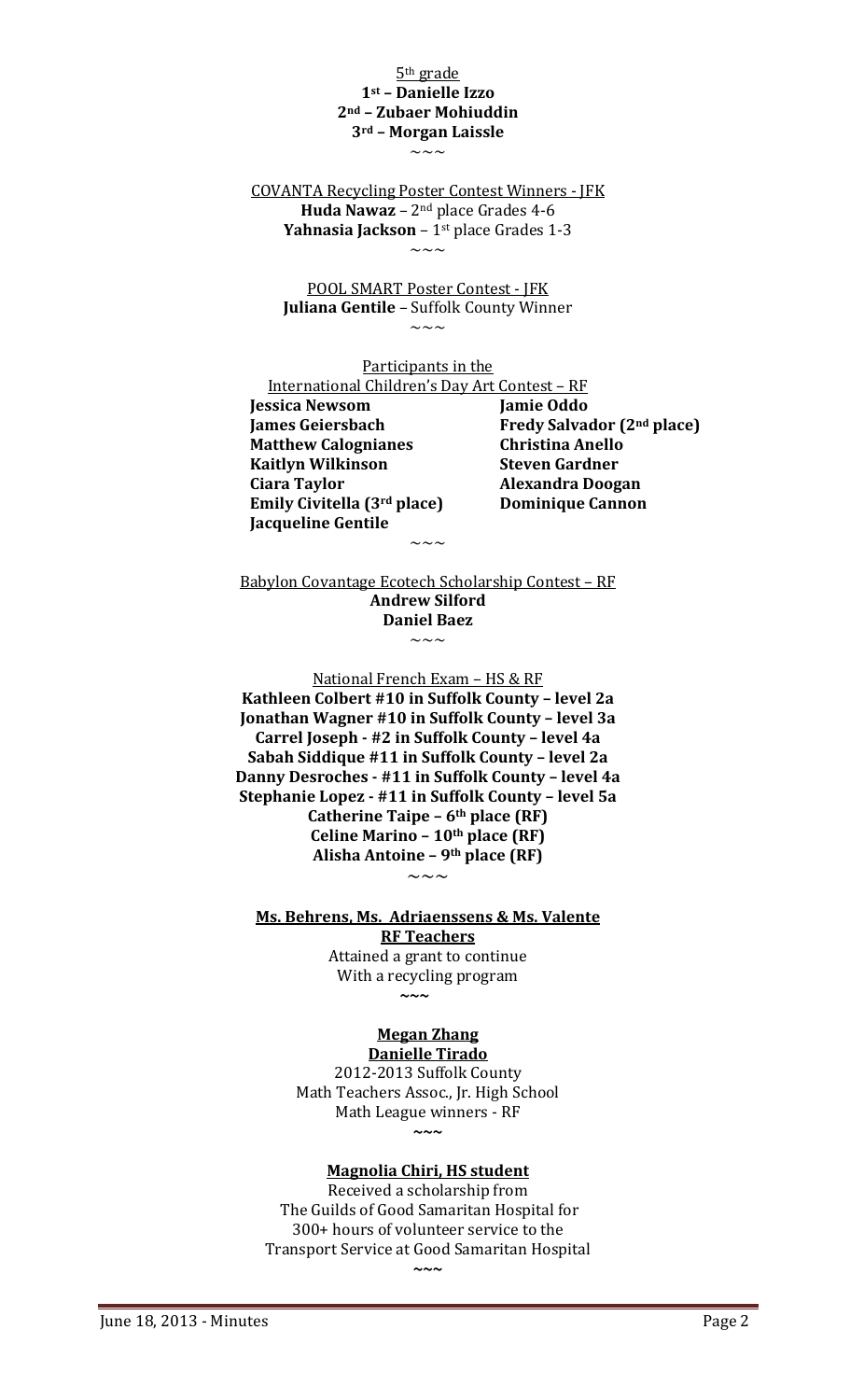#### **HIGH SCHOOL DECA AWARDS HONORABLE MENTION – SUFFOLK COUNTY**

**John DiModica, Business Services Marketing Ian Murray,** Business Finance **Nick Ruiz, Quick Serve Restaurant Management Angelo Fiorante, Principles of Finance Nora Seem, Principles of Hospitality Meagan Byrne, Principles of Marketing Gabrielle Cresciullo, Professional Selling** 

#### **TROPHY WINNERS – SUFFOLK COUNTY**

**Thomas Stapleton, Accounting Applications Freddie Plaza,** Business Finance **Magnolia Chiri,** Business Services Marketing **Ryan Ferguson,** Food Marketing **Tommy Calder,** Human Resources **Michael Isola,** Human Resources **Nick Punzi, Quick Serve Restaurant Management Sebastien Leonard, Sports Marketing Ferdeen Afsari & Ebne Rafi** Buying & Merchandising Team Event **Tom Lawless & Shamiul Rifat** Marketing Communications Team Event **Jessica Lugo & Nia Thomas** Marketing Communications Team Event **Shannon Casey & Brianna Crocco** Marketing Communications Team Event **Nicholas DiModica, Principles of Finance Stephanie Etersque, Principles of Hospitality** 

#### **MEDAL WINNERS – NEW YORK STATE**

**Ferdeen Afsari** Business Services Marketing Top 10 Role Play - New York State

**David Golann** Principles of Business Management Top 10 Test - New York State

**Daniela Zabbatino** Hotel & Lodging Management Top 10 Test - New York State

**Kyle Devine Business Finance** 9<sup>th</sup> Place - Suffolk County Top 10 Test - New York State

#### **Dylan Jablonski**

**Automotive Services Marketing** 2<sup>nd</sup> Place - Suffolk County Top 10 Test - New York State

#### **Richard Jacullo**

Principles of Marketing 1st Place – Suffolk County Top 10 Test - New York State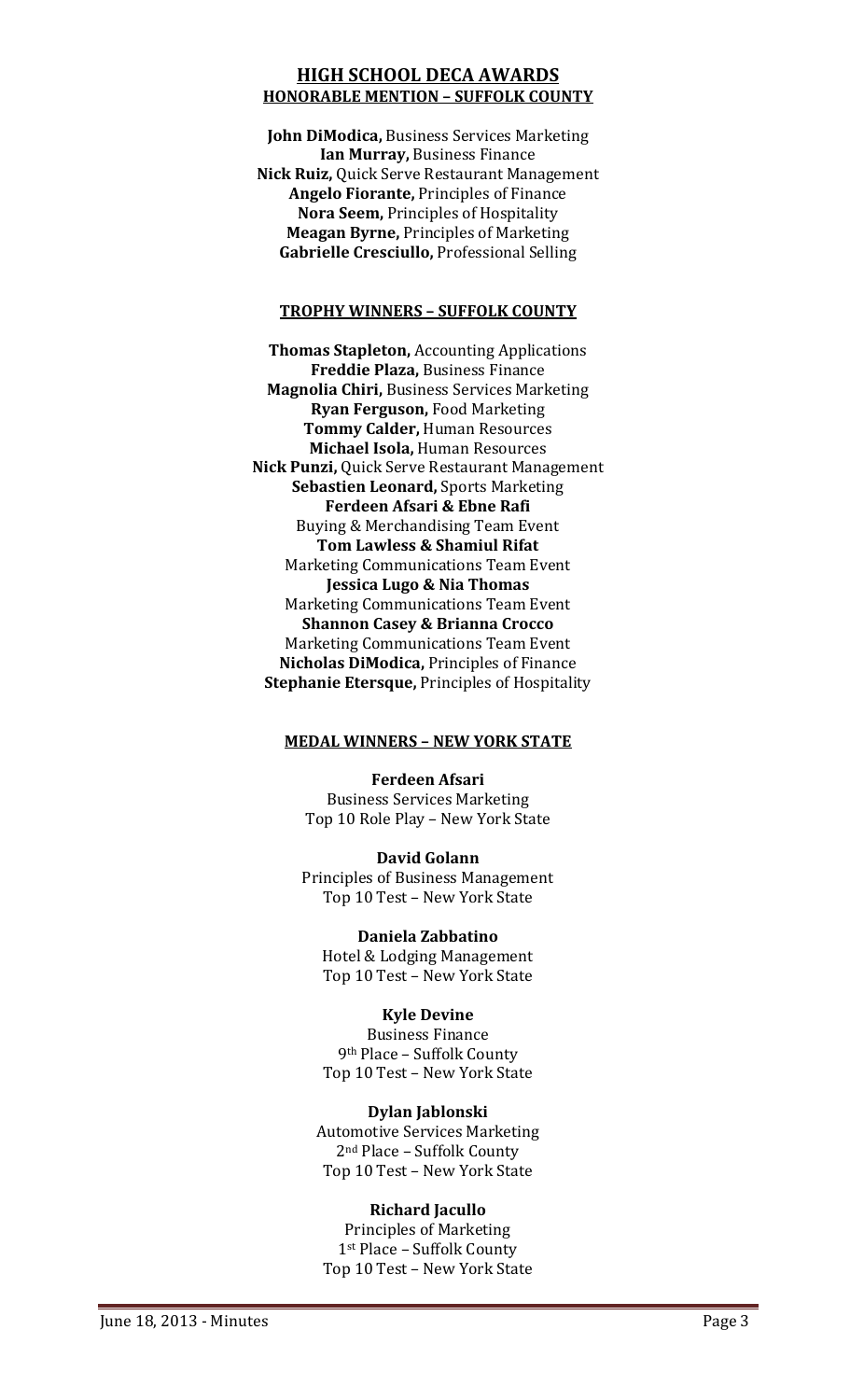#### **Andreas Stamatakis**

Accounting Applications 1st Place - Suffolk County Top 10 Test - New York State Top 10 Role Play - New York State

#### **TOP TEN OVERALL – NEW YORK STATE**

#### **Matthew Leichert & John Pawelko**

**Business Law Team Event** 5<sup>th</sup> Place - Suffolk County Top 10 Test - New York State 9<sup>th</sup> Place Overall - New York State

#### **Taylor Price**

Retail Merchandising 2<sup>nd</sup> Place - Suffolk County Top 10 Role Plays- New York State 8<sup>th</sup> Place Overall - New York State  $\sim$ 

#### **ALL COUNTY ‐ SCMEA**

Brittany Balboa **Samantha Coccaro** Alexandria Costanza **Abigail Federlein** Isabella Giglio **Chilla Chile Colivia Grizzle** Sam Henkel Susan Issa Katherine Keller **Maya Kovic** Celine Marino *Jasmine Martin* Mauricio Montes **Internatival Internatival** Jessica Orelus Amber Scruggs Sydney Staton Julia Tamiolakis **Catie Wilkonski**  Marissa Woods

#### **ATHLETIC AWARDS‐SPRING 2013**

**~~~**

#### **Varsity Baseball**

Head Coach: Ryan Argenziano Assistant Coach: Chris LoPiccolo

This team was League V Champions and advanced to the quarterfinals of the Class "AA" playoffs. They were also recognized by New York State as a Scholar Athlete Team.

| <b>Matthew Porcaro</b> | Academic All-League, Scholar Athlete          |
|------------------------|-----------------------------------------------|
| John Downs             | All-League                                    |
| Jeremy Friend          | All-League                                    |
| Nicholas Ognibene      | All-League, Gold Glove Award, Scholar Athlete |
| <b>Tyler Theiss</b>    | All-League, Scholar Athlete                   |
| Richard Fiorentino     | All-League, All-County, Scholar Athlete       |
| Ryan Mallon            | All-League, All-County                        |
|                        |                                               |

#### Additional Scholar Athlete Members

| Kyle Devine       | Nicholas Falco      | <b>Anthony Fiorentino</b> |
|-------------------|---------------------|---------------------------|
| Michael Isola     | Michael Murgittroyd | Nicholas Sorge            |
| Salvatore Trovato |                     |                           |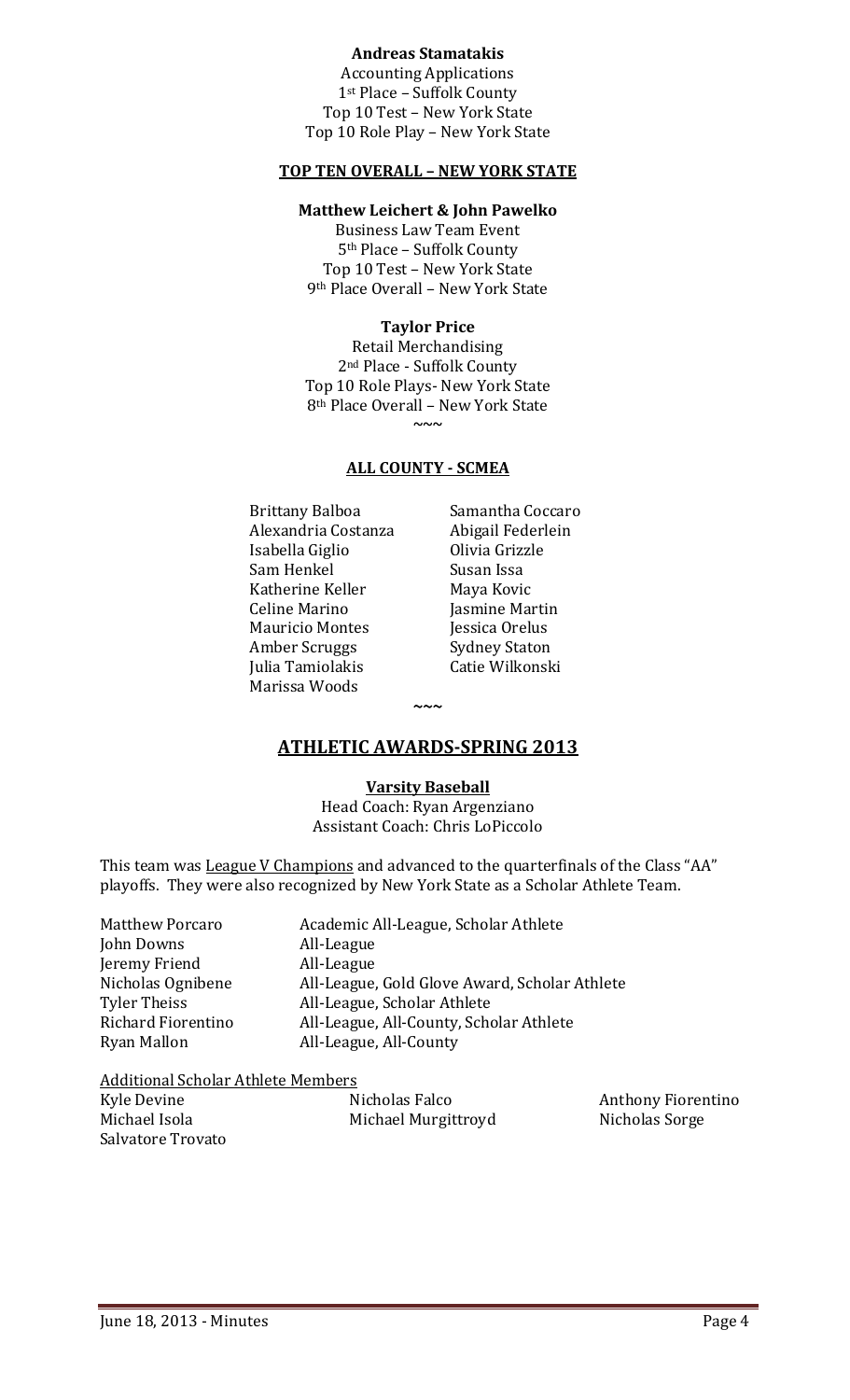#### **Varsity Softball**

#### Head Coach: John McCaffrey Assistant Coach: Anthony Cinquemani

This team advanced to the quarterfinals of the Class "AA" playoffs and was recognized by New York State as a Scholar Athlete Team.

Jaxie Collard **All-League** Alex Santora **All-League, Scholar Athlete** Ari Tedeschi All-League, All-Division, Scholar Athlete Sabrina Riley All-League, All-Division, All-County, League IV Co-Player of the Year, Scholar Athlete

**Additional Scholar Athlete Members** 

| Sydney Bernard   | Amanda Betzold | Shannon Goldrick |
|------------------|----------------|------------------|
| Theresa Grimaldi | Meghan Loeber  | Kristen Mecca    |
| Samantha Racano  | Taylor Thomas  | Ali Wiener       |
| Victoria Fox     |                |                  |

**Varsity Boys Lacrosse** Head Coach: Brian MacConnell Assistant Coach: Mike McLaughlin

This team was recognized by New York State as a Scholar Athlete Team.

Sean Reilly **All-Division** 

**Scholar Athlete Members** 

**Jesse Reutzel** *CONSERENT <b>IATEL CONSERENT <b>IATEL CONSERENT <b>IATEL CONSERENT* 

Danny Desroches Jack Dillon Christian Hopkins Richard Jacullo **Cody Kempen** Andrew Lazarich John Newsom **Brand Communist Communist Communist Communist Communist Communist Communist Communist Communist Communist Communist Communist Communist Communist Communist Communist Communist Communist Communist Communist Com** 

#### **Varsity Girls Lacrosse**

Head Coach: Anthony Saccone Assistant Coach: Allison Trevaskis

This team was recognized by New York State as a Scholar Athlete Team.

| Unsung Hero Award           |
|-----------------------------|
| All-League                  |
| All-League, Scholar Athlete |
| All-League, Scholar Athlete |
| All-County, Scholar Athlete |
|                             |

#### Additional Scholar Athlete Members

Taylor Brennan **Brennan** April Faulhaber *Lauren Gentile* Juliann Murray **Catherine Pfundstein Kristina Skoljarev** Maria Skoljarev **Brandes** *Jessica Walsh* **Communist Constanting Constanting Constanting Constanting Maria Skoliarev** 

#### **Varsity Boys Golf**

Head Coach: Alex Mesimeris 

This team was a Suffolk County Playoff Qualifier and was recognized by New York State as a Scholar Athlete Team.

| Nicholas Crocco | All-League                                  |
|-----------------|---------------------------------------------|
| Dylan Jablonski | All-League                                  |
| Eric Dillon     | All-League, All-Conference, Scholar Athlete |

| <b>Additional Scholar Athlete Members</b> |                  |                    |
|-------------------------------------------|------------------|--------------------|
| Frank Cresciullo                          | Jonathan Hovanec | Eric LaMotte       |
| Matthew LaMotte                           | Thomas Stapleton | Alexander Stephani |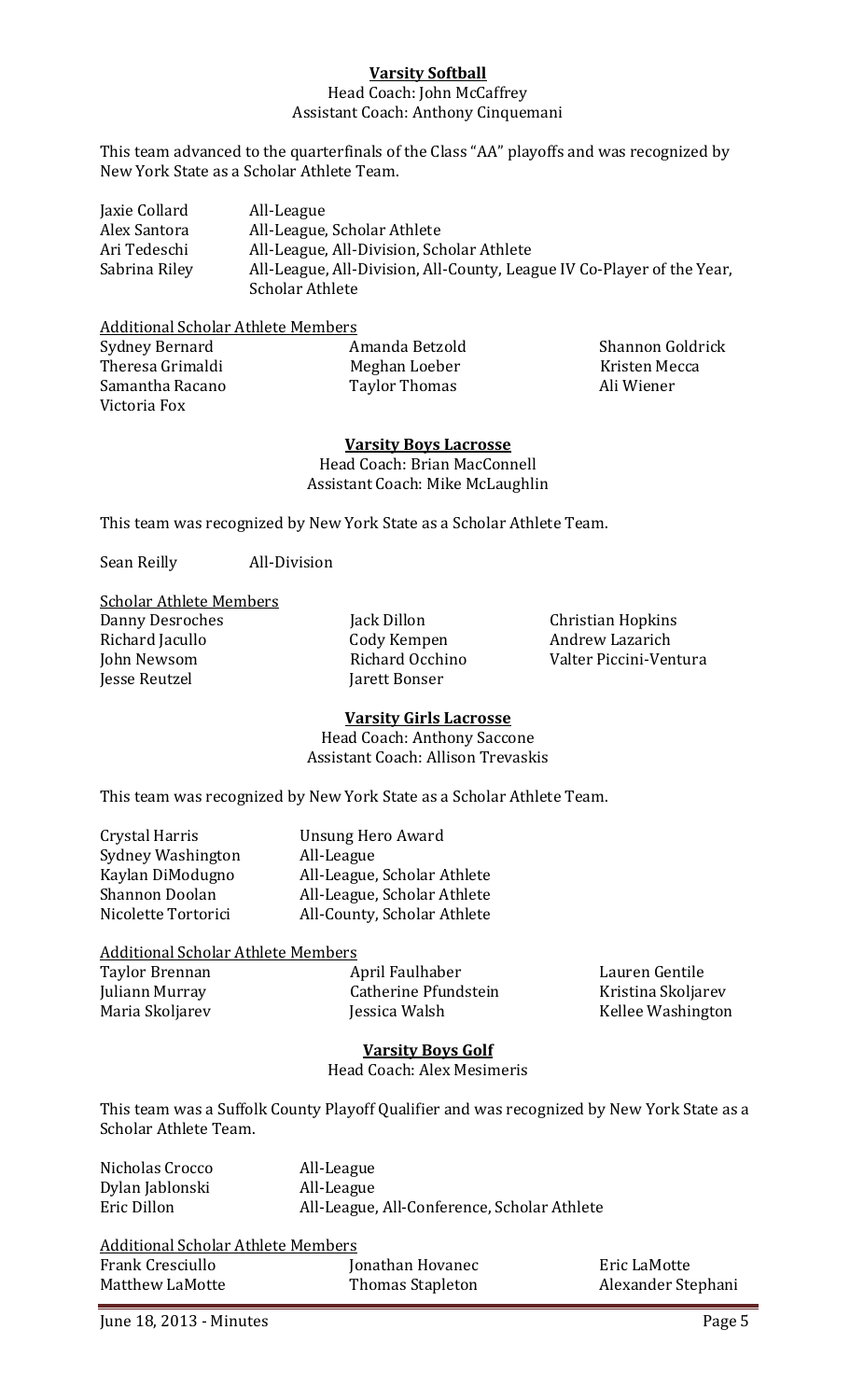#### **J.V. Boys Golf** Head Coach: Dan Ferguson

This team received the Sportsmanship Award for their league.

Lorenzo Abbatiello **Brand Bogucki Cito Dominick** Cito Tyler Corbin Tyler Corbin Vincent Cotrone Peter Demopoulos Kyle Dillon **Music Communist Communist Communist Communist Communist Communist Communist Communist Communist Communist Communist Communist Communist Communist Communist Communist Communist Communist Communist Communist Com** John Ferguson **Thomas** Sandoval **Income Sandoval** John Santare

#### **Varsity Boys Tennis**

Head Coach: Anthony Tannacore

This team received the Sportsmanship Award for their league.

| Kevin Cochran           | All-League, Sportsmanship |
|-------------------------|---------------------------|
| Daniel Keller           | All-League, Sportsmanship |
| <b>Matthew Montanez</b> | All-League, Sportsmanship |
| Faran Nazir             | All-League, Sportsmanship |

| <b>Additional Sportsmanship Members</b> |               |                |
|-----------------------------------------|---------------|----------------|
| Daniel Friend                           | Steven Giunta | Joseph McGarty |
| Travis Pisano                           | Freddie Plaza | William Rathje |
| Cody Reutzel                            | Noah Roff     |                |

**J.V. Boys Tennis** Head Coach: Caryn Kaplan

This team was undefeated with a final record of 10-0.

Faisal Aiwazali Samin Ali Kevin Chang Alex Graves *Milliam Keller* **Communisher** Shahan Mian Asante Mills **Salvatore Mule Anthony Porras** Jeremy Rodriguez **Mohammed Salim** Danny Saturne Nicholas Shanahan **Bang Sukminder** Singh **Bang Sultany Parwiz Sultany** Ryan Wallace *Iames Walsh* 

Kenneth Del Cid
(a)  $\sim$  Joseph DeMonda
(b) Anthony Ferrandino

#### **Varsity Boys Track**

Head Coach: Thomas Brouillard Assistant Coach: Nicholas Sepe

This team was recognized by New York State as a Scholar Athlete Team.

| Andrew Schaefer | All-League, Scholar Athlete |
|-----------------|-----------------------------|
| Stephen Henry   | All-League, All-Division    |

#### **Additional Scholar Athlete Members**

Wai-Ga Ho **Booking Communist Communist Communist Communist Communist Communist Communist Communist Communist Communist Communist Communist Communist Communist Communist Communist Communist Communist Communist Communist Com** Kevin Xie 

Henry Aguinada Adam Ahmed Matthew Caldwell Joseph Curry **Carry Communist Communist Communist Communist Communist Communist Communist Communist Communist Communist Communist Communist Communist Communist Communist Communist Communist Communist Communist Communist Co** Kyle Sogluizzo Tyler Teng Michael Theiling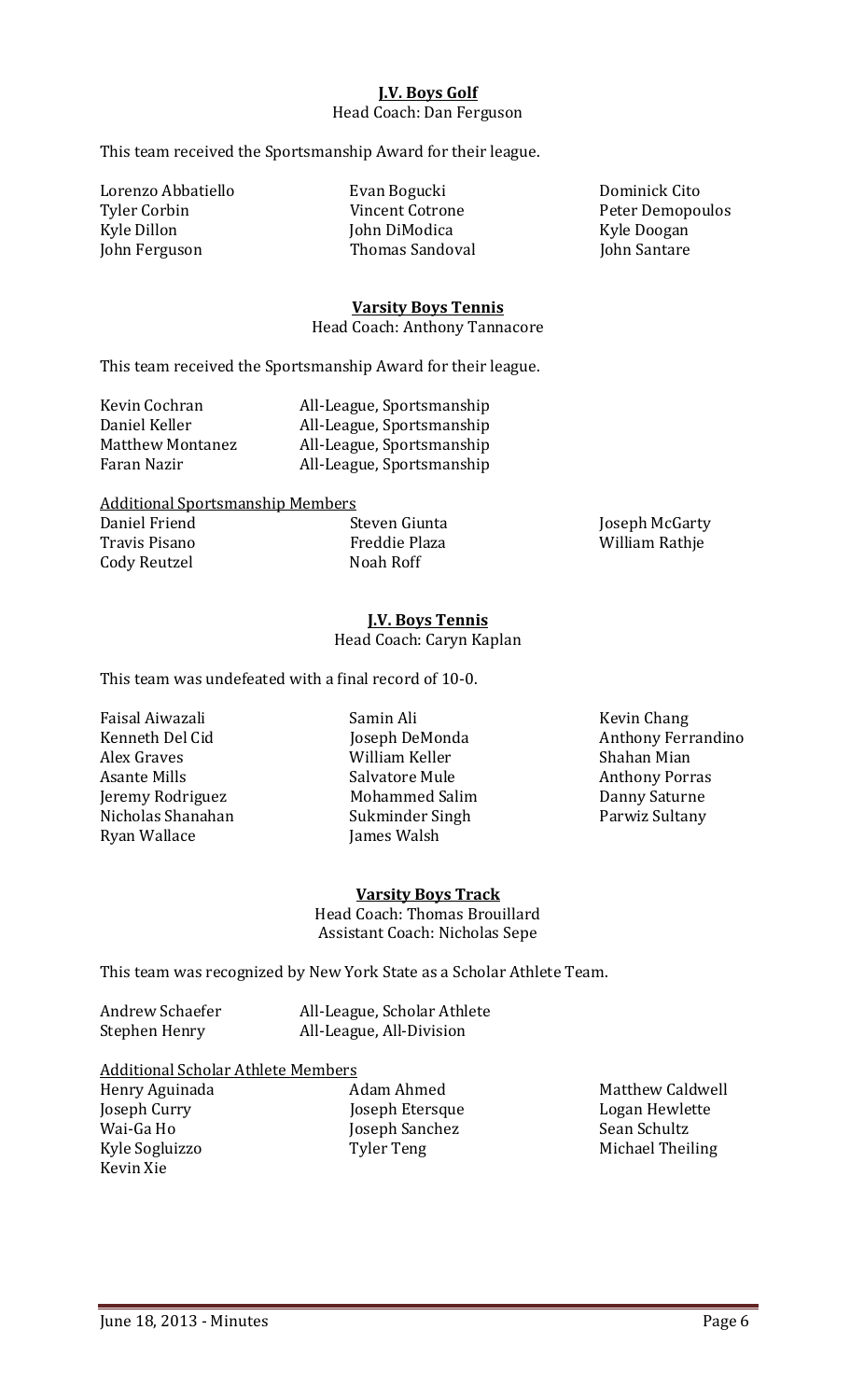#### **Varsity Girls Track**

Head Coach: Jim Petti Assistant Coach: Kevin Marner

This team was recognized by New York State as a Scholar Athlete Team.

| Totianyu Guadalupe | All-League                  |
|--------------------|-----------------------------|
| Amanda Khare       | All-League                  |
| Victoria Major     | All-League, Scholar Athlete |

**Additional Scholar Athlete Members** Burcak Bas **Burcak** Basu **Basu Rapri Basu Colpert** *Rathleen Colbert* Caitlin Drake Sasha Folkes Daniela Girani Shelby Graves **Branch Communist Communist Communist Communist Communist Communist Communist Communist Communist Communist Communist Communist Communist Communist Communist Communist Communist Communist Communist Communist** Nicole McElroy Mollie Rooney Julia Santora Victoria Trovato **Daniela** Zabbatino

Nicole Spoelstra **Brand** Ebony Tillman

#### **NEW BUSINESS:**

**DATE &TIME** *Upon a motion by Ms. Gulli Grunseich, seconded by Mrs. Elliott,*  **FOR**  *the Board of Education unanimously approved the following resolution:* **REORGANIZATION MEETING**

**RESOLVED**, that the Reorganization Meeting for the Deer Park Union Free School District shall take place at 6:30p.m. on Tuesday, July 9,  **2013.**

| 2013-2014        |                                                                                                                                                               |
|------------------|---------------------------------------------------------------------------------------------------------------------------------------------------------------|
| <b>BOARD OF</b>  |                                                                                                                                                               |
| <b>EDUCATION</b> | Upon a motion by Mr. Rooney, seconded by Mrs. Elliott,                                                                                                        |
| MEETING          | the Board of Education unanimously approved the following                                                                                                     |
| <b>CALENDAR</b>  | resolution:                                                                                                                                                   |
|                  | <b>RESOLVED</b> , that the 2013-2014 Board of Education meeting dates be<br>accepted and adopted by the Board of Education (calendar attached in<br>Minutes). |

**TRANSFER BALANCE** resolution:

**OF EXCESS** *Upon a motion by Ms. Gulli Grunseich, seconded by Mr. Marino,* **FUNDS** the Board of Education unanimously approved the following

> **RESOLVED**, that the Board of Education hereby approves the transfer of excess fund balance from the 2012-2013 fiscal year to the following reserves: Retirement contribution, Workers  *Compensation, Unemployment Insurance and Employee Benefit*  Accrued Liability in an amount not to exceed \$800,000 each.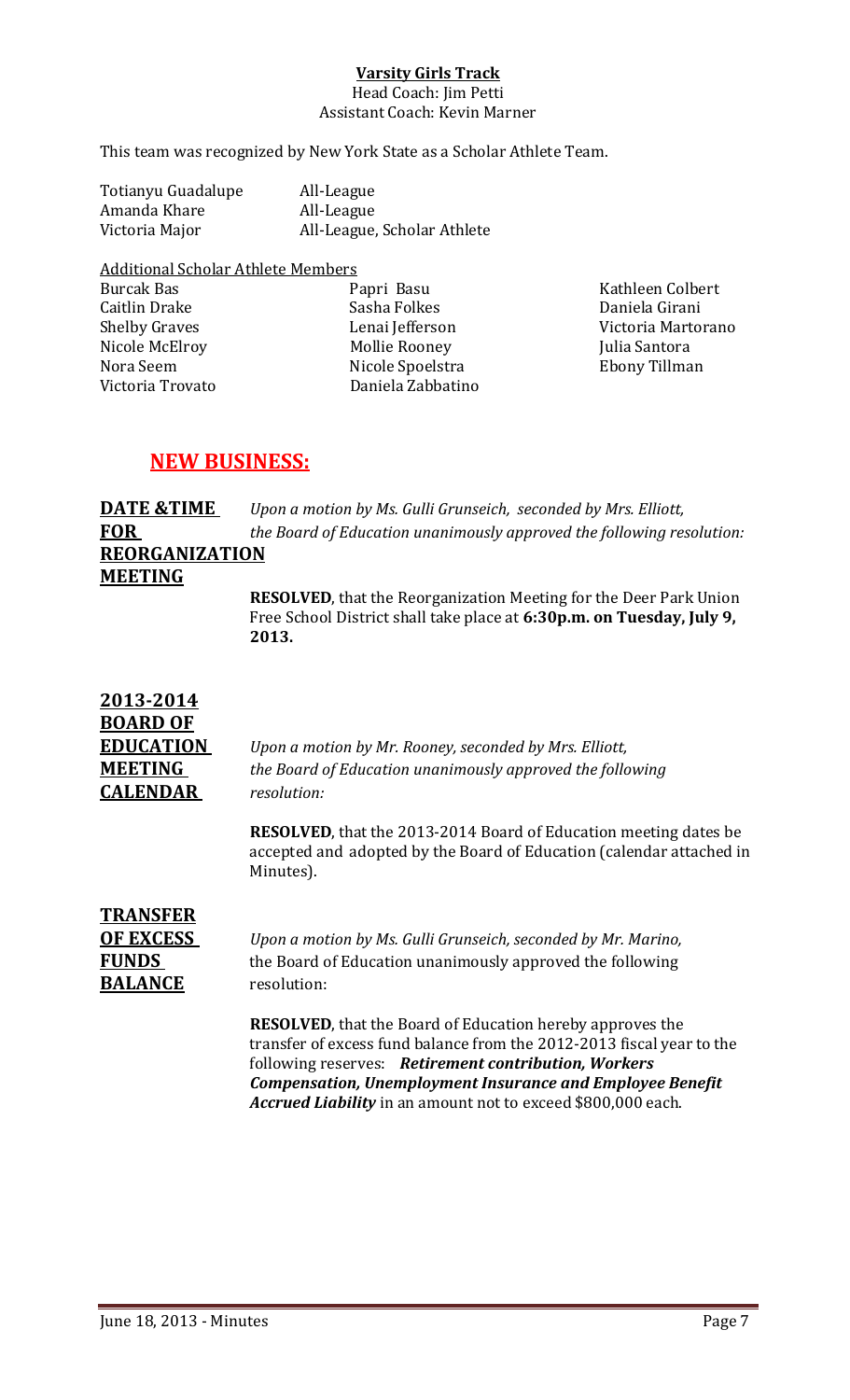# **INCREASE IN**

**LUNCH PRICES** *Upon a motion by Mrs. Elliott, seconded by Mr. Centamore,*  **FOR 2013‐2014** *the Board of Education approved the following resolution:* **SCHOOL YEAR****NAY – Mr. Wilkinson**

> **RESOLVED**, in order to comply with federal requirements, the costs for school lunches shall be increased by 0.05 for the 2013-2014 school year as follows:

> > High School & Robert Frost: \$1.90 May Moore, JQA and JFK: \$1.65

| <b>APPROVAL</b>  | Upon a motion by Mr. Rooney, seconded by Mr. Marino,      |
|------------------|-----------------------------------------------------------|
| 0 <sub>F</sub>   | the Board of Education unanimously approved the following |
| <b>SCHEDULES</b> | schedules collectively:                                   |

### **NON‐INSTRUCTIONAL**

#### **SCHEDULE ‐‐ CS ‐‐CHANGE OF SALARY/ STATUS (Non‐Instructional)**

#### **Sean Cannon**

 Transportation Position: School Bus Driver Salary/Step: \$21.50/hr Effective Date $(s)$ : 6/12/2013 Changed from Substitute Bus Driver to Regular PT Bus Driver

#### **Anthony Vicari**

 Transportation Position: School Bus Driver Salary/Step: \$21.50/hr Effective Date(s):  $6/12/2013$ Changed from Substitute Bus Driver to Regular PT Bus Driver

#### **SCHEDULE ‐‐ NN ‐‐APPOINTMENTS (Non‐Instructional)**

#### **Charles Salerno**

John F Kennedy Intermediate School Position: Custodial Aide Salary/Step: \$39,814. Step 1 Effective Date(s):  $6/5/2013$ Salary prorated at \$2,777

#### **SCHEDULE ‐‐ OO ‐‐RESIGNATIONS / RETIREMENTS / REMOVALS / TERMINATIONS (Non‐ Instructional)**

#### **Jean Fitzpatrick**

District Wide Position: Substitute Clerical Salary/Step: Effective Date(s):  $6/1/2013$ Removal from substitute clerical list. No outstanding obligation to the district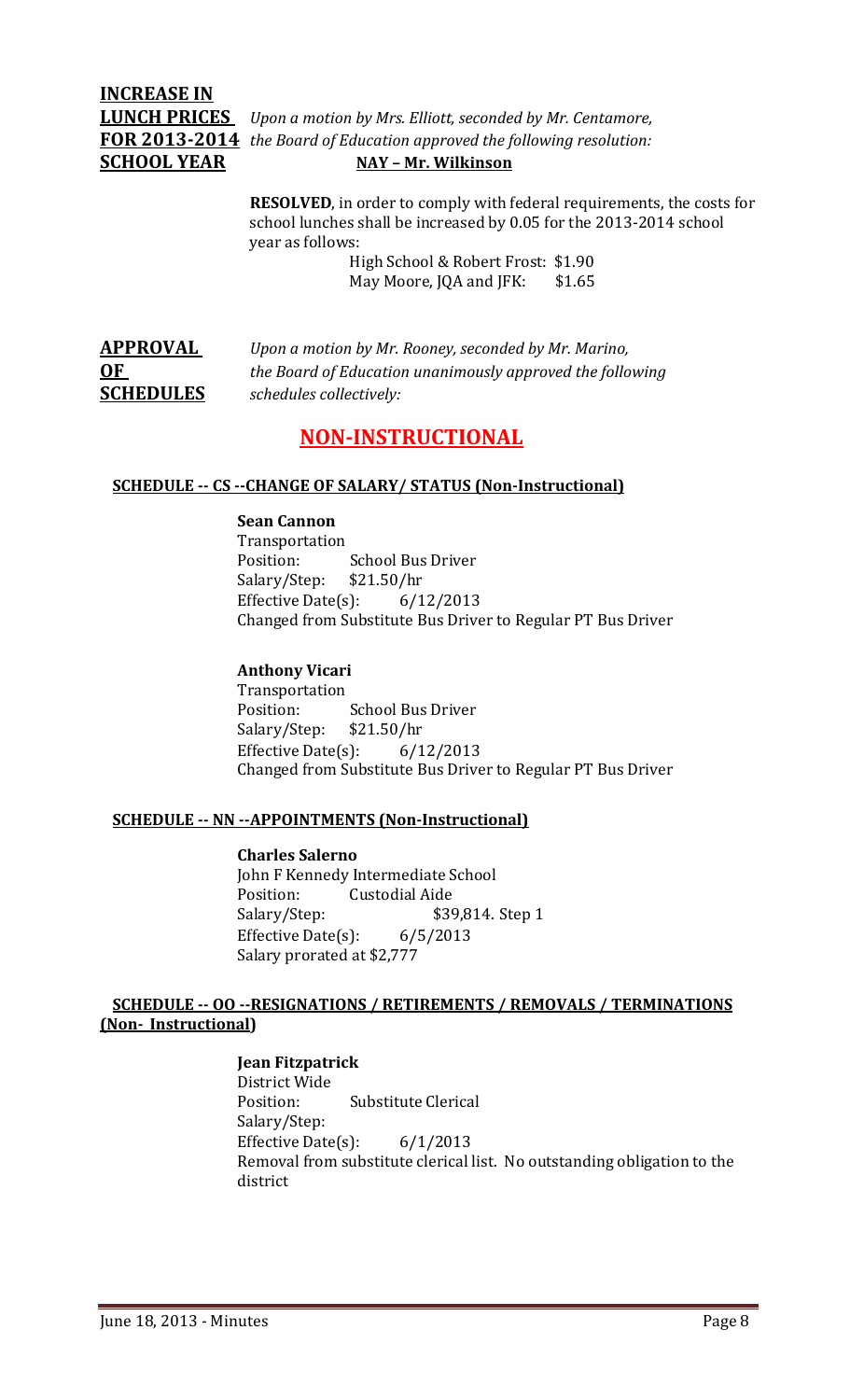#### **Noreen Greenberg**

District Wide Position: Substitute Nurse Salary/Step: Effective Date(s):  $6/1/2013$ Removal from substitute nurse list. No outstanding obligation to the district.

#### **SCHEDULE ‐‐ QQ ‐‐LEAVES OF ABSENCE (Non‐Instructional)**

**Spencer Papszycki** Deer Park High School Position: Night Custodian Salary/Step: Effective Date(s):  $5/31/2013 - 6/27/2013$ Extension of Medical LOA with differential pay

#### **SCHEDULE ‐‐ TRN ‐‐TRANSFERS (Non‐Instructional)**

#### **Lucy Benivegna**

Deer Park High School Position: Teacher Aide Salary/Step: Effective Date(s):  $9/1/2013$ Transfer from JFK to HS. Need at HS due to transfer of aide to transportation.

#### **Janice Crandall**

 Transportation Position: Teacher Aide Salary/Step: Effective Date(s):  $9/1/2013$ Transfer from HS to Trans. Need to fill vacancy in transportation.

#### **Richard Mongelli**

John F Kennedy Intermediate School Position: Custodian Salary/Step: Effective Date(s):  $9/1/2013$ Transfer from AL to JFK. Retirement of custodian @ JFK/relocation of AL programs.

#### **Tammy Negri**

John Quincy Adams School Position: Teacher Aide Salary/Step: Effective Date(s):  $9/1/2013$ Transfer from AL to JQA & MM. Relocation from AL due to movement of Pre K programs.

#### **Kathy Ohanian**

John F Kennedy Intermediate School Position: Teacher Aide Salary/Step: Effective Date(s):  $9/1/2013$ Transfer from AL to JFK. Relocation from AL due to movement of programs.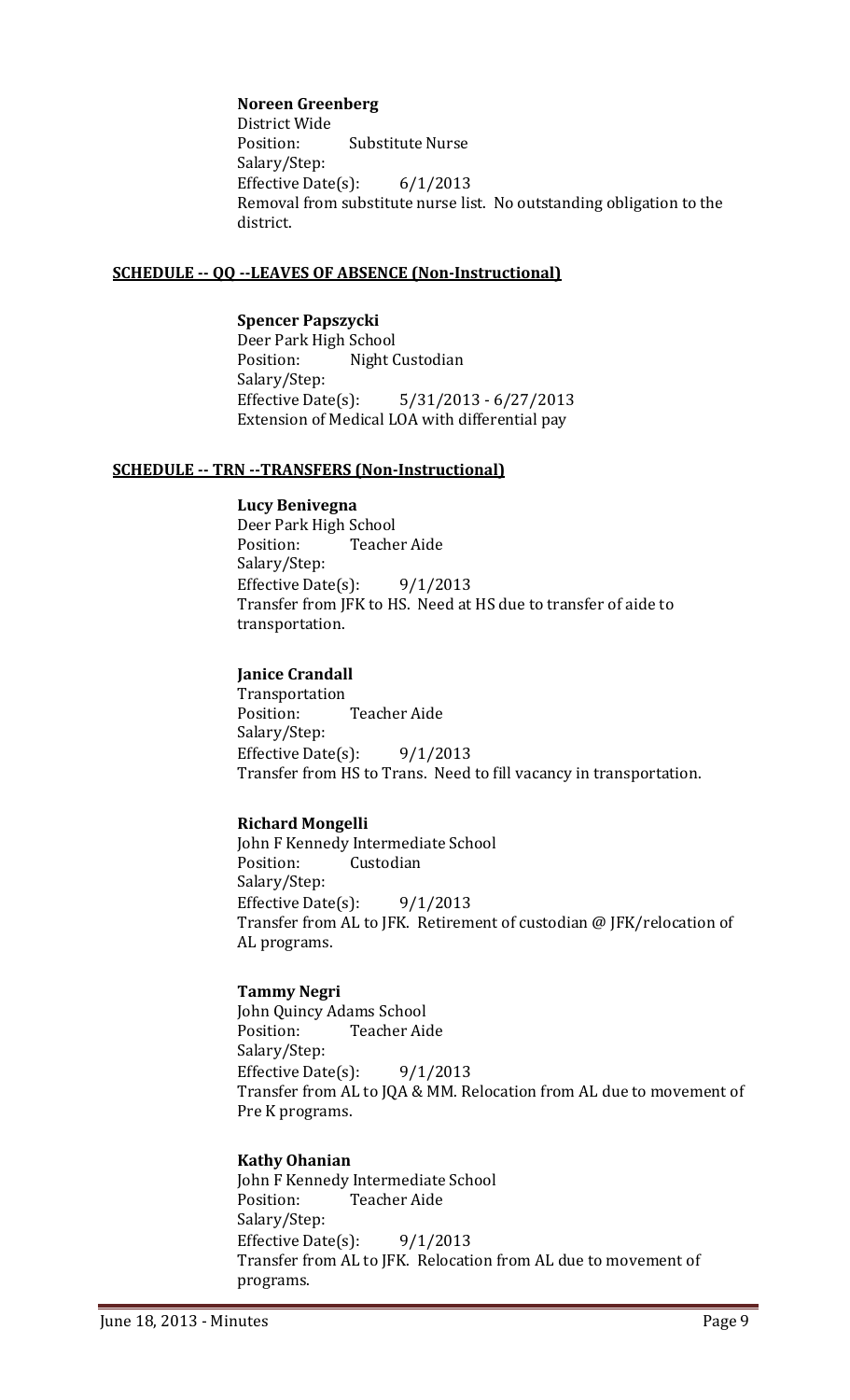#### **Annette Perkowski**

District Wide Position: Nurse Salary/Step: Effective Date(s):  $9/1/2013$ Transfer from AL to DW. Relocation of AL programs.

#### **Louise Piazza**

 Memorial Position: Clerk Typist Salary/Step: Effective Date(s):  $9/1/2013$ Transfer from Al to Memorial. Retirement of Clerk Typist & relocation of AL programs.

#### **Nancy Ragone**

District Office Position: Clerk Typist Salary/Step: Effective Date(s):  $9/1/2013$ Transfer from Washington to DO. Relocation of Central Registration to DO.

#### **Mary Ellen Walsh**

District Office Position: Clerk Typist Salary/Step: Effective Date(s):  $9/1/2013$ Transfer from HS to DO. To assist DA's of Curriculum & Instruction.

#### **Deborah Young**

John Quincy Adams School Position: Clerk Typist Salary/Step: Effective Date(s):  $9/1/2013$ Transfer from AL to JQA. Relocation of Pre K program/CPSE clerk typist.

#### **INSTRUCTIONAL**

#### **SCHEDULE ‐‐ CSS ‐‐CHANGE OF STATUS / SALARY (Instructional)**

#### **John Watson**

Deer Park High School Position: Curriculum Associate for Math & Business 6-12 Salary/Step: \$94,420 Effective Date(s):  $7/1/2013$ Change from CA Math & Business to CA Math & Business Gr 6-12

#### **SCHEDULE ‐‐ L ‐‐PART‐TIME APPOINTMENTS (Instructional)**

#### **Patricia Baldwin**

Deer Park High School Position: 2 Speech Teacher Salary/Step:  $$59,350$  MA/Step 2 Effective Date(s):  $9/1/2013 - 6/30/2014$ Salary prorated at \$11,870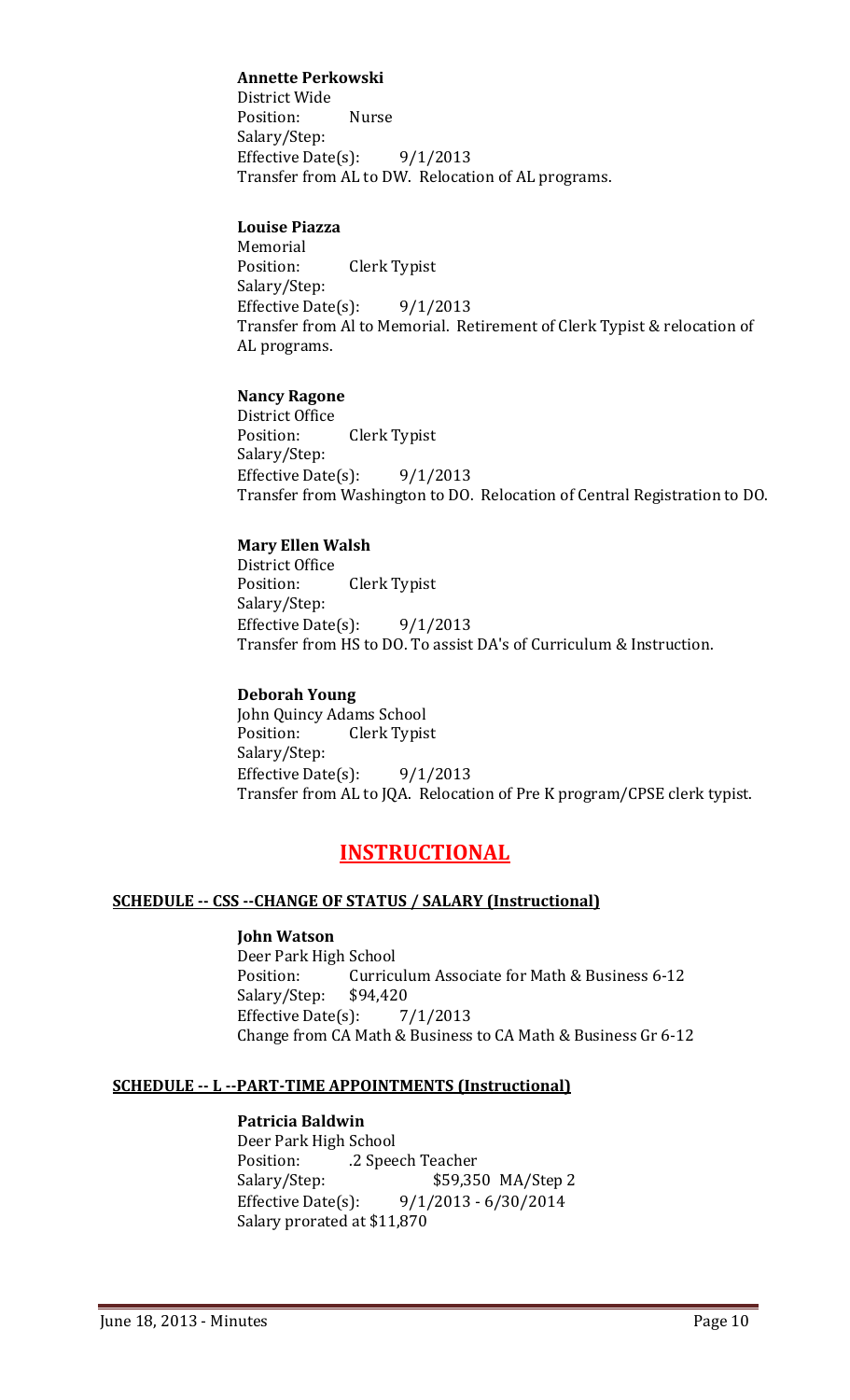#### **Christina Niebling**

District Wide Position: **.4** Speech Teacher Salary/Step: \$94,035 MA60/Step 11 Effective Date(s):  $9/1/2013 - 6/30/2014$ Salary prorated at \$37,614

#### **SCHEDULE ‐‐ LR ‐‐LONG TERM SUBSTITUTE / LEAVE REPLACEMENT (LR) APPOINTMENTS (Instructional)**

#### **Michelle Hamilton**

Deer Park High School Position: Long Term Sub (LR) Science Teacher Salary/Step:  $$55,489$  MA/Step 1 Effective Date(s):  $6/10/2013 - 6/21/2013$ Salary prorated at \$2,774 (M. Green)

#### **SCHEDULE ‐‐ NPS ‐‐PER DIEM SUBSTITUTES (Instructional)**

#### **Lorraine Sabio**

District Wide Position: Per-Diem Substitute Teacher Salary/Step: \$100/day Effective Date $(s)$ : 6/17/2013 Certifications: French Pre K-12, Italian Pre K-12, ESL K-12, SAS

#### **SCHEDULE ‐‐ NSS ‐‐SUMMER SCHOOL APPOINTMENTS (Instructional)**

#### **Megan Boccard**

John F Kennedy Intermediate School Position: ESL Teacher for Summer Enrichment Program Salary/Step: \$4,654.92 Effective Date(s):  $\frac{7}{8}/\frac{2013 - 8}{1}/\frac{2013}{1}$ Mon-Thurs (16 days only) Salary prorated at \$3,723.94

#### **Rebecca Corbin**

John F Kennedy Intermediate School Position: ESL Teacher for Summer Enrichment Program Salary/Step: \$4,654.92 Effective Date(s):  $\frac{7}{8}/\frac{2013 - 8}{1}/\frac{2013}{1}$ Mon-Thurs (16 days only) Salary prorated at \$3,723.94

#### **SCHEDULE ‐‐ O ‐‐RESIGNATIONS / RETIREMENTS / REMOVALS / TERMINATIONS (Instructional)**

#### **Celeste Archer**

Robert Frost Middle School Position: Curriculum Associate Math & Science Salary/Step: Effective Date $(s)$ : 7/31/2013 Resignation as Curriculum Associate in order to become Associate Principal at JFK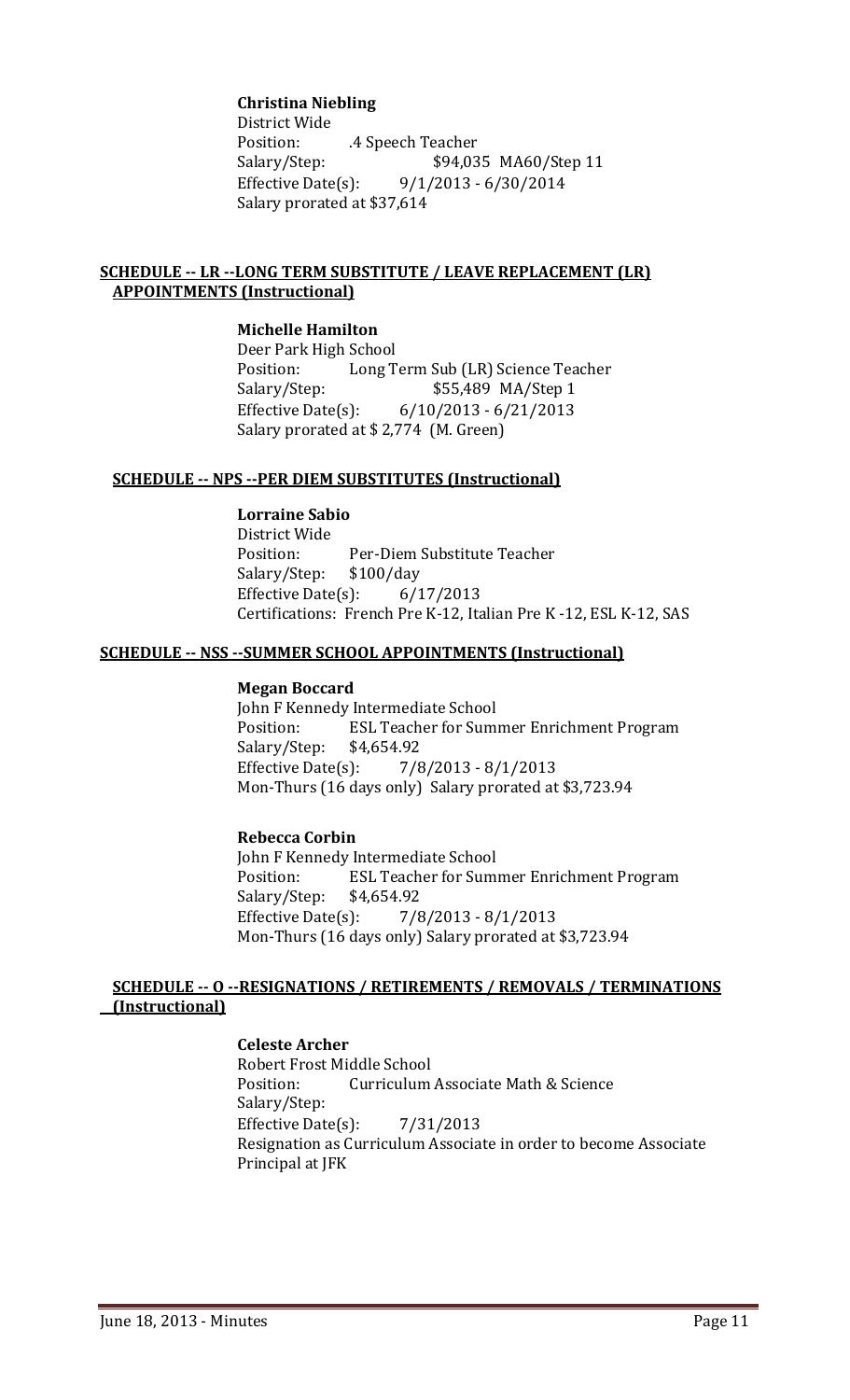#### **Iwona Bogdanowicz**

District Wide Position: Per-Diem Substitute Teacher Salary/Step: Effective Date(s):  $6/1/2013$ Removal from substitute teacher list. No outstanding obligation to the district.

#### **Lindsay Burcyk**

District Wide Position: Per-Diem Substitute Teacher Salary/Step: Effective Date(s):  $6/1/2013$ Removal from substitute teacher list. No outstanding obligation to the district.

#### **Christine Criscione**

Deer Park High School Position: District Administrator for Special Education Salary/Step: Effective Date(s):  $6/30/2013$ Resignation of change of status as DA for Spec Ed, in order to transfer to JQA as Principal

#### **Sarina Maros**

Deer Park High School Position: Teaching Assistant Salary/Step: Effective Date(s):  $8/19/2013$ Resignation. No outstanding obligation to the district

#### **Jennifer Rodriguez**

John Quincy Adams School Position: Principal Salary/Step: Effective Date $(s)$ : 6/30/2013 Resignation. No outstanding obligation to the district.

#### **Justine Scherr**

District Wide Position: Per-Diem Substitute Teacher Salary/Step: Effective Date(s):  $6/1/2013$ Removal from substitute teacher list. No outstanding obligation to the district.

#### **John Watson**

Deer Park High School Position: Math Teacher Salary/Step: Effective Date(s):  $6/30/2013$ Resignation as Math Teacher in order to become CA for Math & Business 6‐12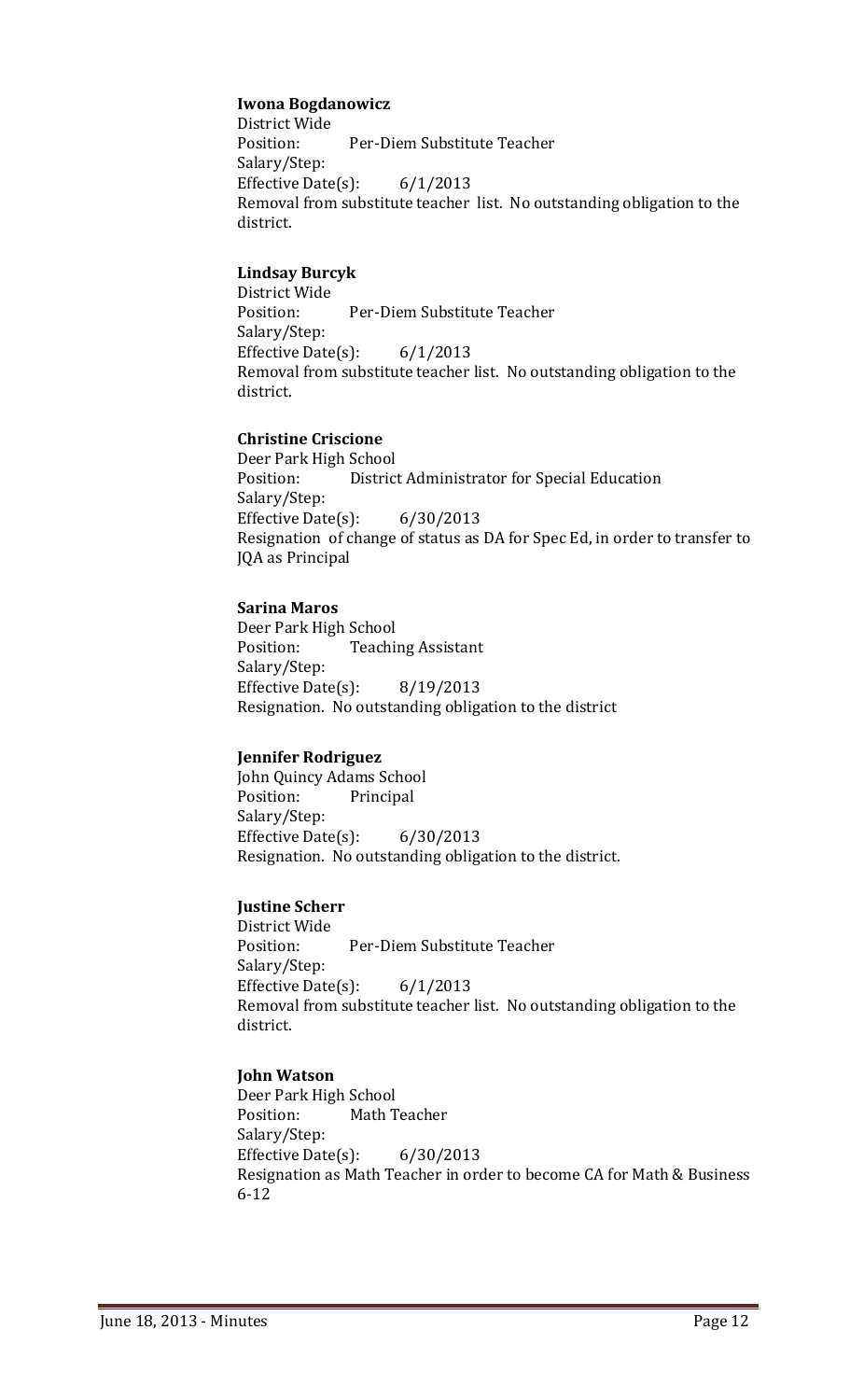#### **SCHEDULE ‐‐ Q ‐‐LEAVES OF ABSENCE (Instructional)**

#### **Karen Acquilino**

May Moore School Position: Speech Teacher Salary/Step: Effective Date(s):  $9/5/2013 - 11/29/2013$ Unpaid LOA (FMLA)

#### **Diane Carino**

Deer Park High School Position: Special Education Teacher Salary/Step: Effective Date(s):  $9/1/2013 - 10/11/2013$ Paid Maternity LOA (FMLA)

#### **Melissa Green**

Deer Park High School Position: Science Teacher Salary/Step: Effective Date(s):  $4/4/2013 - 6/21/2013$ CHANGED TO: 4/4/13-6/7/13 Paid Maternity Sick Leave (FMLA)  $6/8/13-6/21/13$  Unpaid Remainder of FMLA

#### **Gina Palasciano**

Deer Park High School Position: CA World Language Salary/Step: Effective Date(s):  $6/8/2013 - 6/21/2013$ Extension of Paid Medical LOA (FMLA)

#### **Kerri Troffa**

John F Kennedy Intermediate School Position: Special Education Teacher Salary/Step: Effective Date(s):  $5/24/2013 - 6/21/2013$ Change to PAID LOA

#### **Laura Valente**

Robert Frost Middle School Position: LR Special Education Teacher Salary/Step: Effective Date(s):  $6/6/2013 - 6/21/2013$ Change of Dates for Maternity Sick LOA (FMLA)

#### **SCHEDULE ‐‐ TR ‐‐TRANSFERS (Instructional)**

#### **Anne Marie Abeltin**

Deer Park High School Position: Special Education Teacher Salary/Step: Effective Date(s):  $9/1/2013$ Transfer from AL to HS. Relocation of Alt HS Program.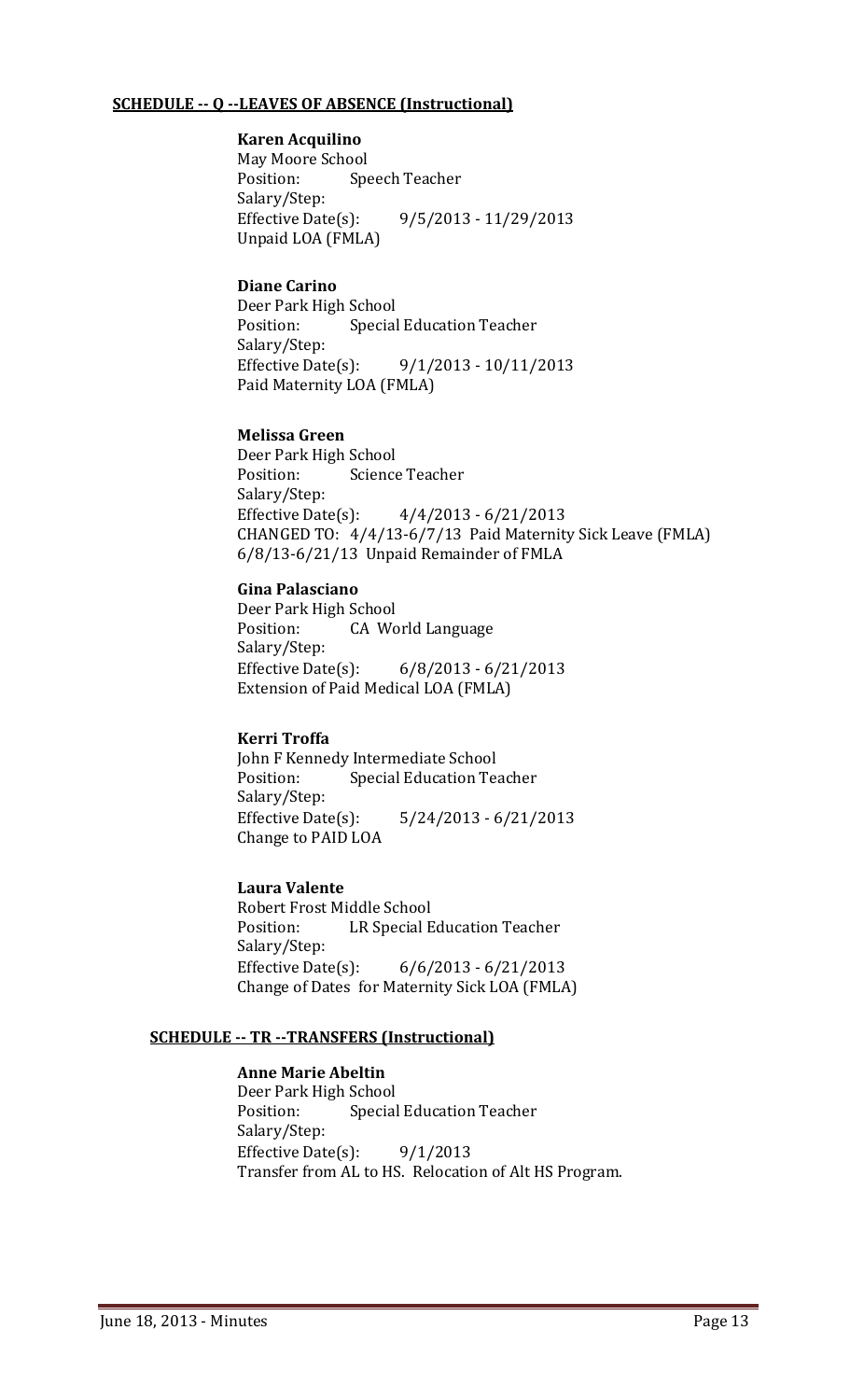#### **Scott Agnew**

Deer Park High School Position: Psychologist Salary/Step: Effective Date(s):  $9/1/2013$ Transfer from AL to HS. Relocation of AL program.

#### **Thomas Alcabes**

Robert Frost Middle School Position: Special Education Techer Salary/Step: Effective Date(s):  $9/1/2013$ Transfer from JFK to RF. Expertise needed at RF

#### **Vincent Amodio**

Robert Frost Middle School Position: Special Education Teacher Salary/Step: Effective Date(s):  $9/1/2013$ Transfer from JFK to RF. Expertise needed at RF

#### **Annette Armenti**

John F Kennedy Intermediate School Position: Special Education Teacher Salary/Step: Effective Date(s):  $9/1/2013$ Transfer from RF to JFK. Expertise needed at JFK

#### **Marie Betzold**

John F Kennedy Intermediate School Position: Teaching Assistant Salary/Step: Effective Date(s):  $9/1/2013$ Transfer from JQA to JFK. Building need due to movement of students/class population

#### **David Blum**

Robert Frost Middle School Position: Teaching Assistant Salary/Step: Effective Date(s):  $9/1/2013$ Transfer from AL to RF. Building need due to movement of students/class population.

#### **Joseph Bottino**

May Moore School Position: Elementary Teacher Salary/Step: Effective Date(s):  $9/1/2013$ Transfer from AL to MM. Relocation of Pre K program.

#### **Janet Ciurleo**

Deer Park High School Position: Teaching Assistant Salary/Step: Effective Date(s):  $9/1/2013$ Transfer from AL to HS. Relocation of ALT HS program to HS.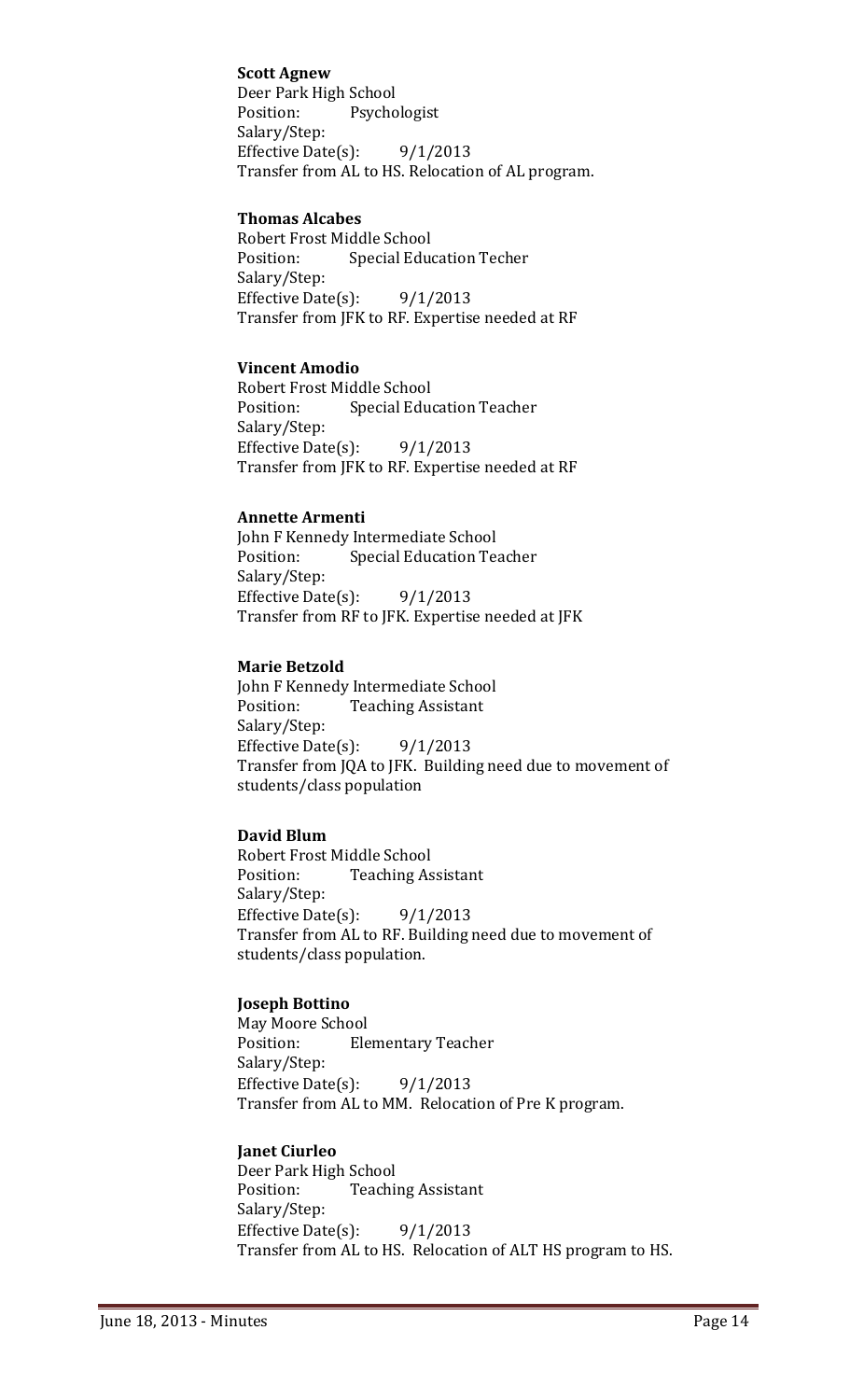#### **Darrel Clark**

May Moore School Position: Teaching Assistant Salary/Step: Effective Date(s):  $9/1/2013$ Teacher request transfer from JQA to May Moore School

#### **Barbara Colby**

John Quincy Adams School Position: Elementary Teacher Salary/Step: Effective Date(s):  $9/1/2013$ Transfer from AL to JQA. Relocation of Pre K program.

#### **Nancy Cordone**

John Quincy Adams School Position: Teaching Assistant Salary/Step: Effective Date(s):  $9/1/2013$ Transfer from AL to JQA. Relocation of Pre K program to JQA.

#### **Marita Cottone**

 John Quincy Adams School Position: Teaching Assistant Salary/Step: Effective Date(s):  $9/1/2013$ Transfer from AL to JQA. Relocation of Pre K program to JQA.

#### **Christine Criscione**

John Quincy Adams School Position: Principal Salary/Step: No change in Effective Date(s):  $\frac{7}{1/2013}$ Transfer from Lincoln to JQA

#### **Michelle Delgiorno**

Deer Park High School Position: Science Teacher Salary/Step: Effective Date(s):  $9/1/2013$ Transfer from RF to HS. Expertise needed at HS

#### **Nancy DePalo**

John Quincy Adams School Position: Teaching Assistant Salary/Step: Effective Date(s):  $9/1/2013$ Transfer from May Moore to JQA due to building needs

#### **Noemi Herles**

Deer Park High School Position: Teaching Assistant Salary/Step: Effective Date(s):  $9/1/2013$ Transfer from RF to HS. Building need due to movement of students/class population.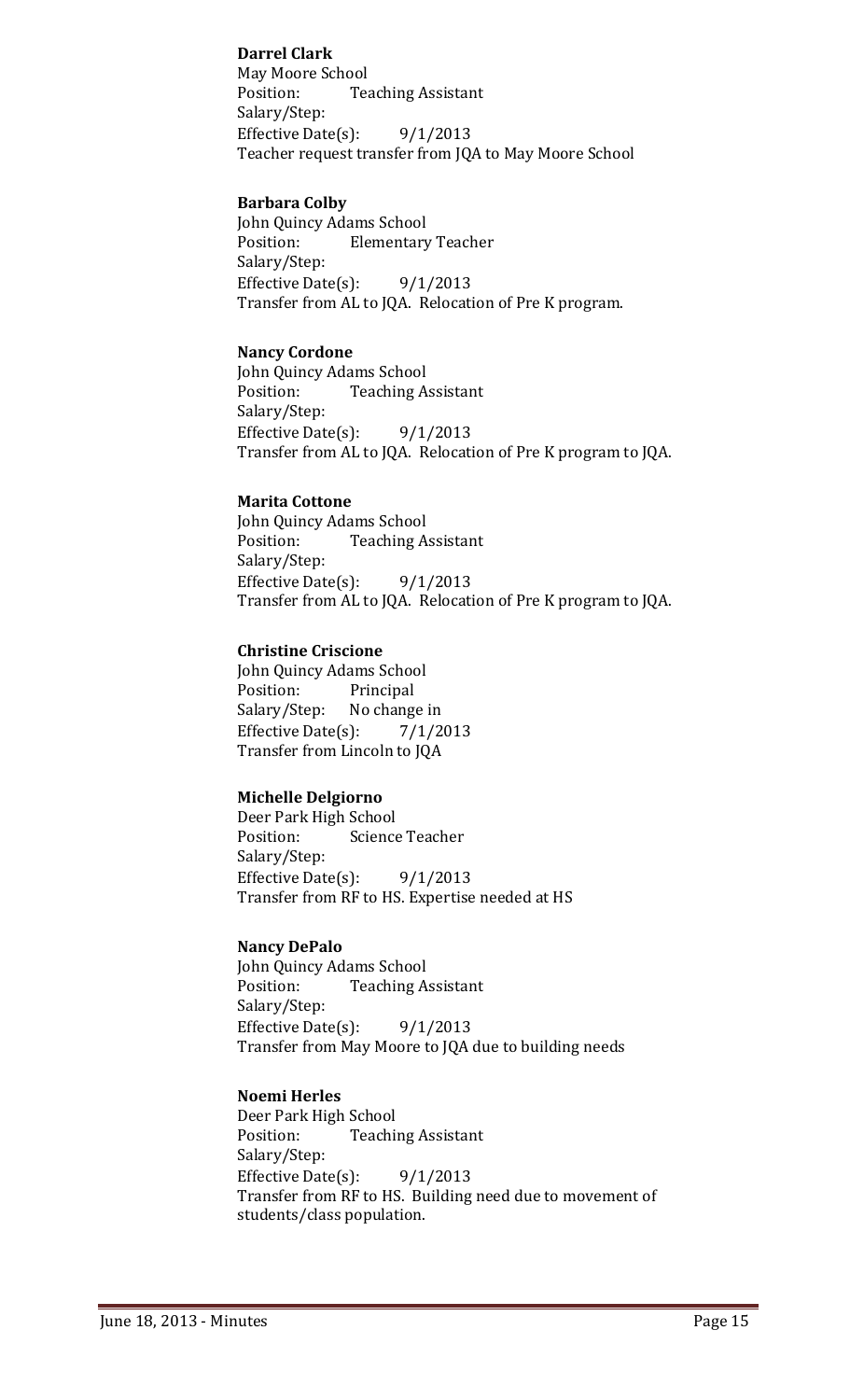#### **Margo Kilkelly**

Robert Frost Middle School Position: Teaching Assistant Salary/Step: Effective Date(s):  $9/1/2013$ Transfer from JQA to RF. Building need due to movement of students/class population.

#### **Brenda Klein**

Robert Frost Middle School Position: Teaching Assistant Salary/Step: Effective Date(s):  $9/1/2013$ Transfer from JFK to RF. Building need due to movement of students/class population.

#### **Lori Klotsche**

May Moore School Position: Elementary Teacher Salary/Step: Effective Date(s):  $9/1/2013$ Transfer from AL to MM. Relocation of Pre K program.

#### **Susan Kravitz**

Deer Park High School Position: Math Teacher Salary/Step: Effective Date(s):  $9/1/2013$ Transfer from RF to HS. Expertise needed at HS.

#### **Cheona Ludwig**

Deer Park High School Position: Social Worker Salary/Step: Effective Date(s):  $9/1/2013$ Transfer from AL to HS. Relocation of Alt HS program to HS.

#### **Kate Millis**

May Moore School Position: Social Worker Salary/Step: Effective Date(s):  $9/1/2013$ Transfer from DW to MM. Expertise needed at MM.

#### **Laurie Monihan**

John Quincy Adams School Position: Teaching Assistant Salary/Step: Effective Date(s):  $9/1/2013$ Transfer from SSCM to JQA. Building need due to movement of students/class population.

#### **Emilia Napolitan**o

John Quincy Adams School Position: Teaching Assistant Salary/Step: Effective Date(s):  $9/1/2013$ Transfer from AL to JQA. Relocation of Pre K program to JQA.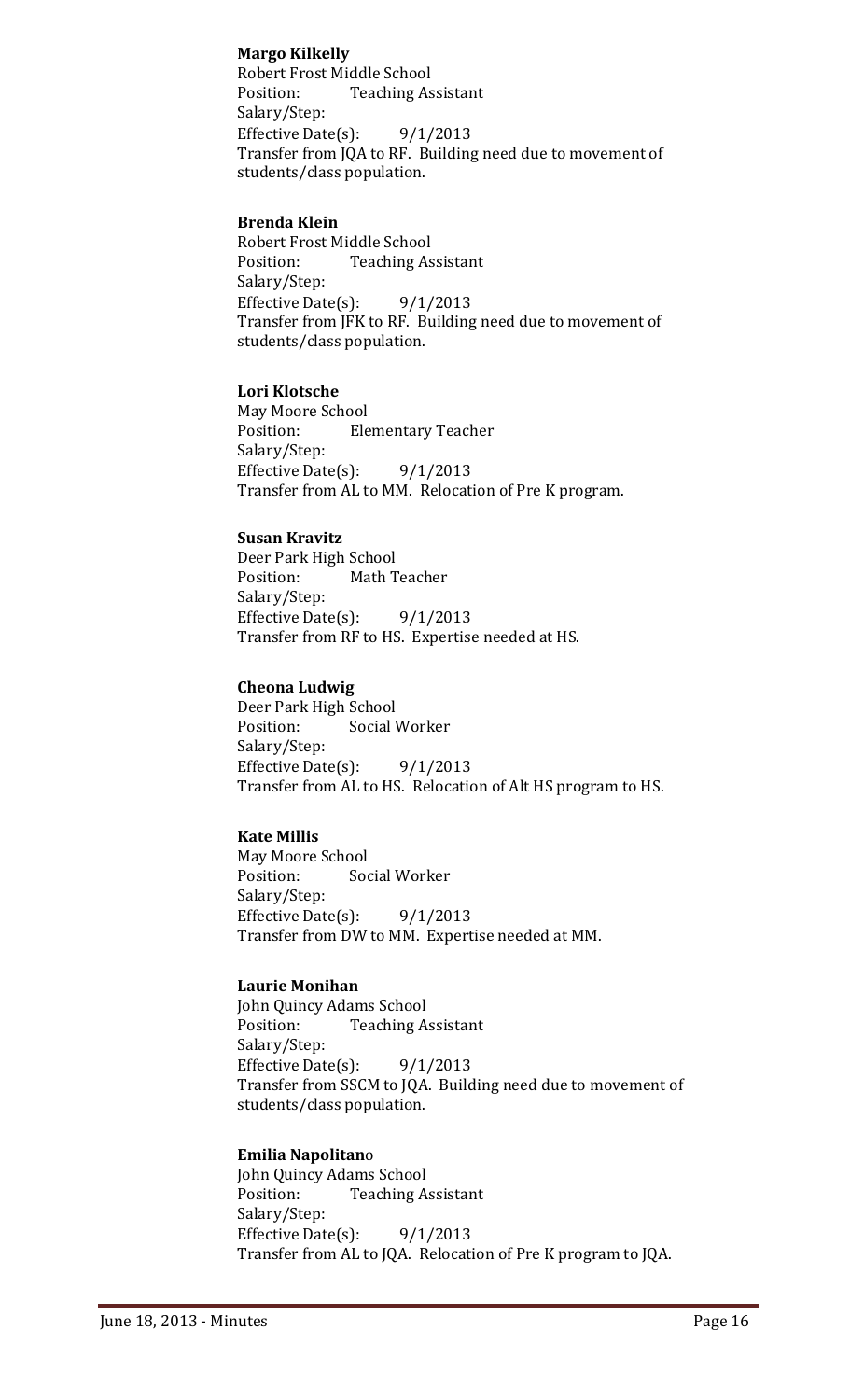#### **Andrea Nelson‐Williams**

District Wide Position: Social Worker Salary/Step: Effective Date(s):  $9/1/2013$ Transfer from MM to DW. Expertise needed at DW.

#### **Adrianne Norian**

John F Kennedy Intermediate School Position: Teaching Assistant Salary/Step: Effective Date(s):  $9/1/2013$ Transfer from HS to JFK. Building need due to movement of students/class population.

#### **Laura Oddo**

John Quincy Adams School Position: Elementary Teacher Salary/Step: Effective Date(s):  $9/1/2013$ Transfer from AL to JQA. Relocation of Pre K program.

#### **Joanne Ognibene**

May Moore School Position: Teaching Assistant Salary/Step: Effective Date(s):  $9/1/2013$ Transfer from AL to MM. Relocation of Pre K program to MM.

#### **Susan Ortega**

Deer Park High School Position: Teaching Assistant Salary/Step: Effective Date(s):  $9/1/2013$ Transfer from AL to HS. Relocation of ALT HS program to HS.

#### **Barbara O'Sullivan**

Robert Frost Middle School Position: Teaching Assistant Salary/Step: Effective Date(s):  $9/1/2013$ Transfer from AL to RF. Building need due to movement of students/class population.

#### **Nicole Raganella**

John F Kennedy Intermediate School Position: Teaching Assistant Salary/Step: Effective Date(s):  $9/1/2013$ Transfer from HS to JFK. Building need due to movement of students/class population.

#### **Susan Ricciardelli**

John Quincy Adams School Position: Elementary Teacher Salary/Step: Effective Date(s):  $9/1/2013$ Transfer from Al to JQA. Relocation of Pre K program.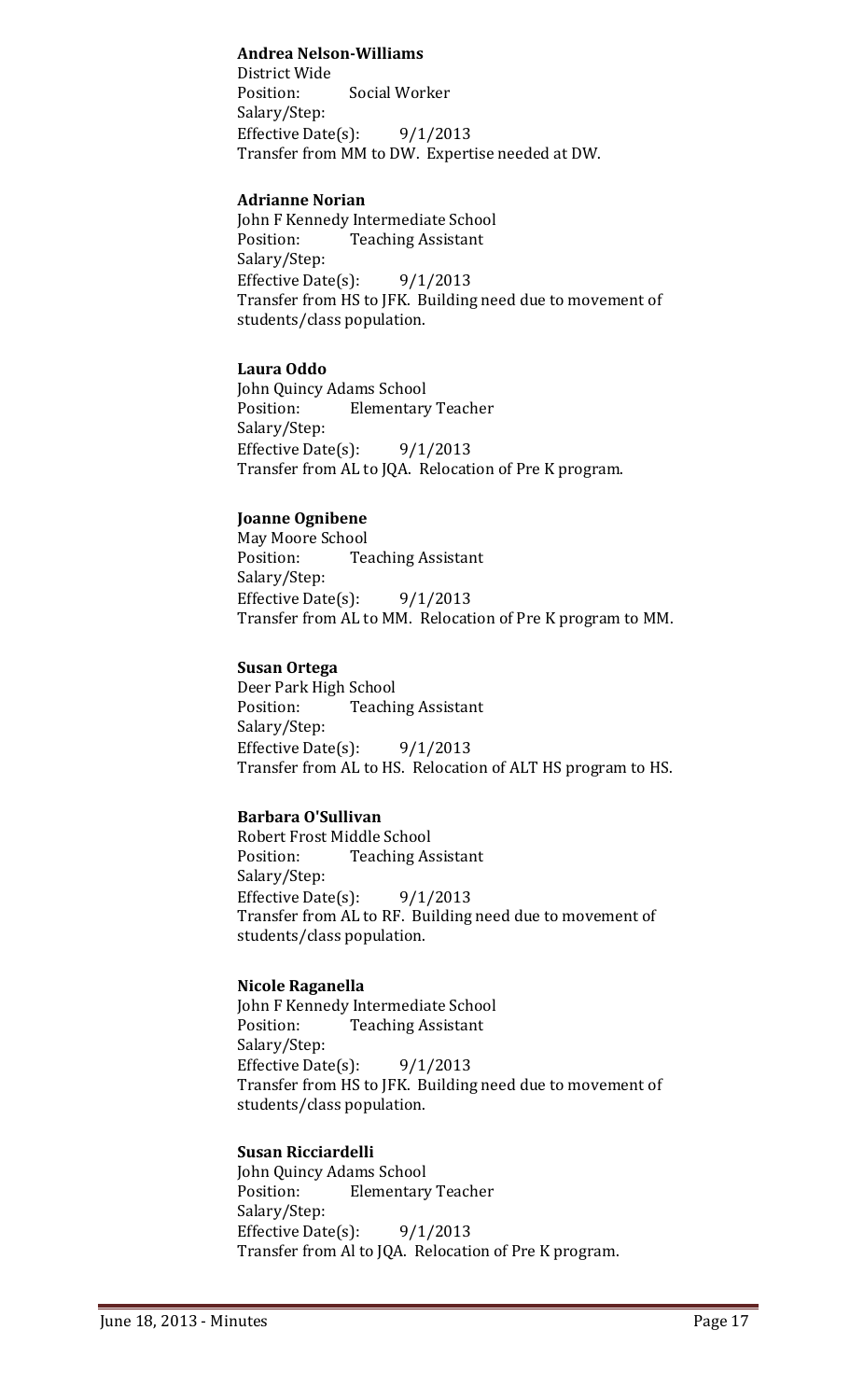#### **Josephine Rubino**

Deer Park High School Position: Teaching Assistant Salary/Step: Effective Date(s):  $9/1/2013$ Transfer from AL to HS. Relocation of ALT HS program to HS.

#### **Maria Ryan**

Robert Frost Middle School Position: Teaching Assistant Salary/Step: Effective Date(s):  $9/1/2013$ Transfer from JFK to RF. Building need due to movement of students/class population.

#### **Kim Shea**

May Moore School Position: Teaching Assistant Salary/Step: Effective Date(s):  $9/1/2013$ Transfer from AL to MM. Relocation of Pre K program to MM.

#### **Nancy Speruta**

Deer Park High School Position: Library Teacher Salary/Step: Effective Date(s):  $9/1/2013$ Transfer from JFK to HS. Expertise needed at HS.

#### **Ann Weaver**

Robert Frost Middle School Position: Teaching Assistant Salary/Step: Effective Date(s):  $9/1/2013$ Transfer from JQA to RF. Building need due to movement of students/class population.

#### **Laura Weiler**

May Moore School Position: Elementary Teacher Salary/Step: Effective Date(s):  $9/1/2013$ Transfer from AL to MM. Relocation of Pre K program.

#### **Jeffrey Willemin**

Robert Frost Middle School Position: Special Education Teacher Salary/Step: Effective Date(s):  $9/1/2013$ Transfer from HS to RF. Expertise needed at RF.

#### **Jennifer Zylberberg**

John F Kennedy Intermediate School Position: Special Education Teacher Salary/Step: Effective Date(s):  $9/1/2013$ Transfer from JQA to JFK. Expertise needed at JFK.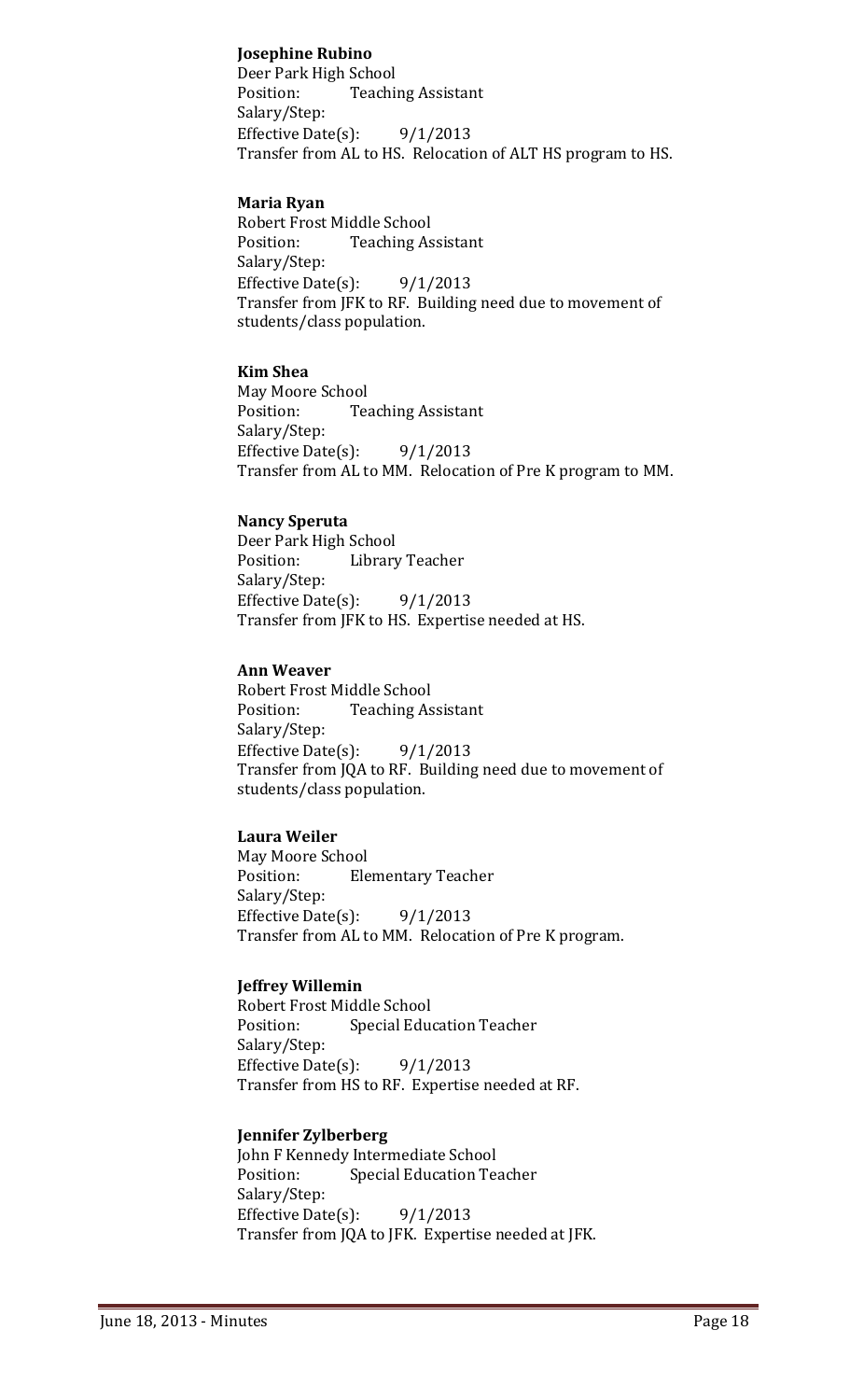#### **SCHEDULE ‐‐ TTPA ‐‐TEMPORARY ASSIGNMENT (Instructional)**

**Mary Reynolds** District Wide Position: Grant Funded Special Education Programs Manager Salary/Step: \$4,000 Effective Date(s):  $9/1/2013 - 6/30/2014$ 

#### **SCHEDULE 13/BP‐740 – SCHEDULES OF BILLS PAYABLE**

| *WORKERS'           |                      |           |                |
|---------------------|----------------------|-----------|----------------|
| COMP.               | Daily Check Register | 5/20/2013 | \$10,082.66    |
| *WORKERS'           |                      |           |                |
| COMP.               | Daily Check Register | 5/21/2013 | \$7,199.40     |
| *TRUST &            |                      |           |                |
| AGENCY              | #11                  | 5/31/2013 | \$2,012,951.35 |
| *GENERAL FUND       | #46                  | 5/31/2013 | \$100,110.67   |
| WORKERS' COM.       | Daily Check Register | 6/3/2013  | \$6,696.00     |
| WORKERS' COM.       | Daily Check Register | 6/3/2013  | \$9,882.66     |
| *SCHOOL LUNCH       | #17                  | 6/4/2013  | \$172,467.83   |
| *FEDERAL FUND       | #23                  | 6/4/2013  | \$2,279.18     |
| *GENERAL FUND       | #48                  | 6/4/2013  | \$279,950.69   |
| WORKERS' COM.       | Daily Check Register | 6/5/2013  | \$1,933.74     |
| <b>CAPITAL FUND</b> | #13                  | 6/18/2013 | \$841.02       |
| <b>SCHOOL LUNCH</b> | #18                  | 6/18/2013 | \$7,814.79     |
| <b>FEDERAL FUND</b> | #24                  | 6/18/2013 | \$1,481.55     |
| <b>GENERAL FUND</b> | #49                  | 6/18/2013 | \$748,846.85   |
| *T&A SCHOLARSHIP    | #13                  | 6/30/2013 | \$27,925.00    |
|                     |                      |           |                |

#### **SCHEDULE R13‐D‐002 – LEGAL COUNSEL SERVICES**

Proposals for RFP # RDP13-002 Legal Counsel Services were received at 11:00 am on March 27, 2013.

Proposals were advertised in Newsday. Proposals were solicited from vendors on the standard list of the District as well as on the Empire State Purchasing Group website at www.EmpireStateBidSystem.com.

Proposals were received from the following vendors:

| Bond, Schoeneck & King, PLLC | Ingerman Smith, LLP                 |
|------------------------------|-------------------------------------|
| Cooper Sapir & Cohen, PC     | Jaspan Schlesinger LLP              |
| Frazer & Feldman, LLP        | Lamb & Barnosky LLP                 |
| Guercio & Guercio, LLP       | Law Offices of Thomas M. Volz, PLLC |

Proposals were received by Lauren von Ende, Purchasing Agent and recorded by Concetta Bertelle, Clerk Typist.

It is recommended that the Board of Education not award to any of the legal counsel service providers. We are staying with our current legal counsel, Cooper, Sapir and Cohen, who is in their last year of the contract with the District.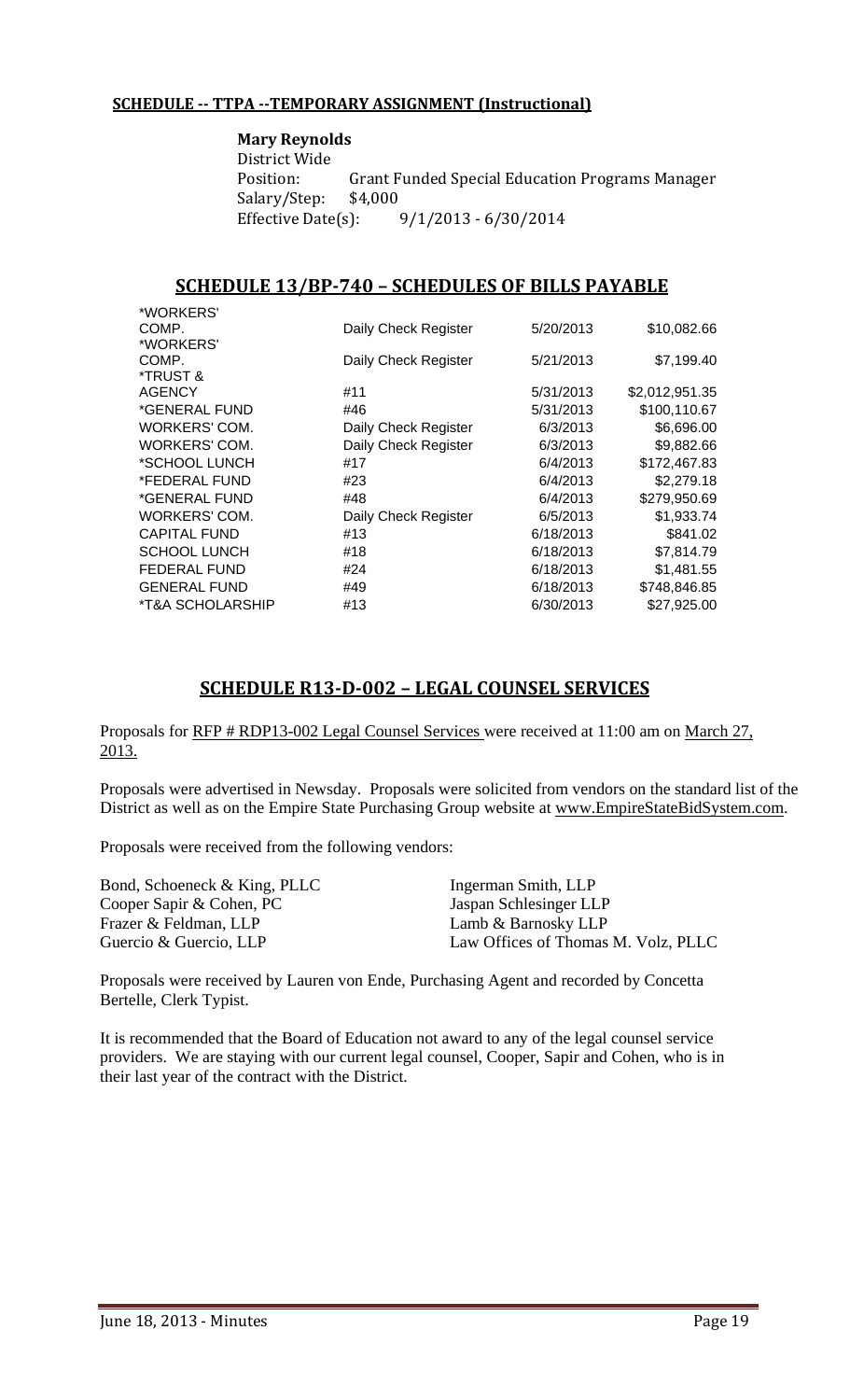#### **SCHEDULE R13‐D‐004 SPECIAL EDUCATION RELATED ED. SERVICES**

Proposals for RFP # RDP13-004 Special Education Related Educational Services were received at 11:00 am on May 1, 2013.

Proposals were advertised in Newsday. Proposals were solicited from vendors on the standard proposal list of the District as well as on the Empire State Purchasing Group at www.EmpireStateBidSystem.com.

Proposals were received from the following vendors:

| Kids First Evaluation & Advocacy Center<br>Kids in Action of Long Island<br>Kids Learning Loft, LLC |
|-----------------------------------------------------------------------------------------------------|
| Marion K. Salomon & Assoc.                                                                          |
| Maureen McMahon                                                                                     |
| Metro Therapy                                                                                       |
| Positive Behavior Support Consulting &                                                              |
| Psychological Resources P.C.                                                                        |
| Professional Tutors of America                                                                      |
| <b>St. James Tutoring</b>                                                                           |
| St. Johns University – Donna Geffner                                                                |
| <b>Syosset Home Tutoring</b>                                                                        |
| The Long Island Home dba South Oaks Hospital                                                        |
| Top Grade                                                                                           |
| Tutoring Services of Long Island                                                                    |
|                                                                                                     |
|                                                                                                     |

Proposals were received by Lauren von Ende, Purchasing Agent and recorded by Concetta Bertelle, Clerk Typist.

It is recommended that the RFP be awarded to the following vendors:

| <b>Access 7 Services</b>                             | K            |
|------------------------------------------------------|--------------|
| <b>ACDS</b>                                          | K            |
| Achieve Beyond                                       | K            |
| Adults & Children w/Learning & Develop. Disabilities | $\mathbf{N}$ |
| All About Kids                                       | N            |
| <b>Blue Sea Educational Consulting</b>               | N            |
| Creative Tutoring Inc.                               | P            |
|                                                      |              |

Education, Inc. St. James Tutoring Helping Hands Syosset Home Tutoring Island Better Hearing Top Grade Island Therapies Tutoring Services of Long Island Islip Tutoring Service

**Kids First Evaluation & Advocacy Center Kids in Action of Long Island Kids Learning Loft, LLC** Aarion K. Salomon & Assoc. Aaureen McMahon *Aetro Therapy* ositive Behavior Support Consulting & Psychological Resources P.C. DaVinci Education Research Professional Tutors of America Frieda Guzman St. Johns University – Donna Geffner Horizon Healthcare Staffing The Long Island Home dba South Oaks Hospital

#### **SCHEDULE B13‐D‐005 – ATHLETIC UNIFORMS**

Bids for <u>Bid # BDP13-005 Athletic Uniforms</u> were received and opened at 11:00 am on June 3, 2013.

Bids were advertised in Newsday. Forms and specifications were processed in accordance with Section 103 of the General Municipal Law and bids were solicited from vendors on the standard bid list of the District as well as on the Empire State Bid System at www.EmpireStateBidSystem.com.

Bids were received from the following vendors:

| BSN Sports, Passon's Sports & US Games | Massapequa Soccer Shop           | Port Jefferson Sporting Goods |
|----------------------------------------|----------------------------------|-------------------------------|
| Dive Quarters, Inc.                    | Metuchen Center, Inc.            | South Shore Outdoor           |
| Laux Sporting Goods                    | Morley Athletic Supply Co., Inc. | Swimmer's Choice              |
| <b>Longstreth Sporting Goods</b>       | NEFF Motivation Inc.             | Triple Crown Sports, Inc.     |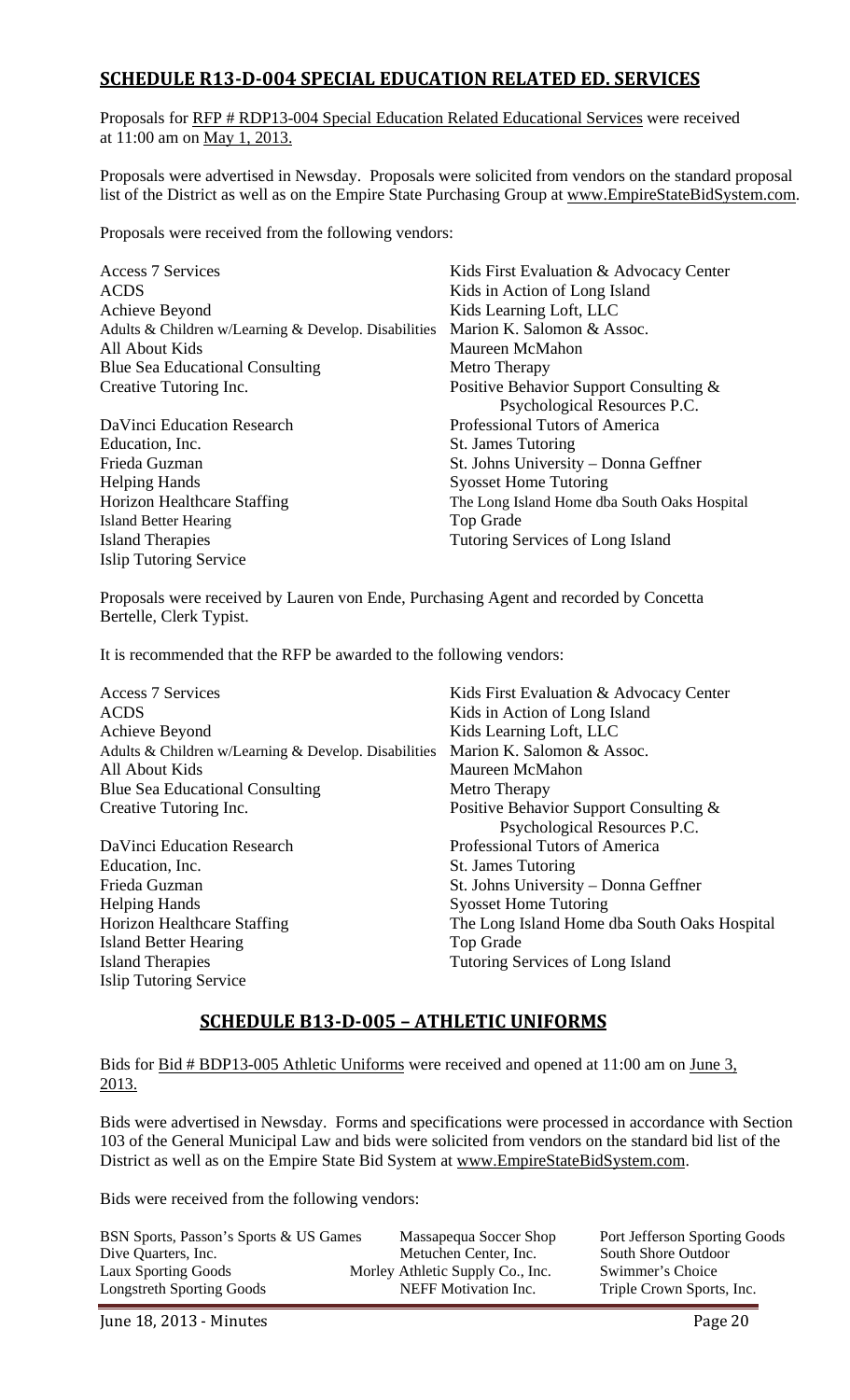Present at bid opening: Lauren von Ende, Purchasing Agent and Concetta Bertelle, Recorder. There were no vendors in attendance.

It is recommended that the bid be awarded to the following vendors as the lowest responsible bidders meeting specifications: See attached award sheets (in file).

BSN Sports, Passon's Sports & US Games Port Jefferson Sporting Goods Laux Sporting Goods South Shore Outdoor Metuchen Center, Inc.

#### **SCHEDULE R13‐D‐013 – CONSTRUCTION MANAGEMENT SERVICES**

Proposals for RFP # RDP13-013 Construction Management Services for High School Projects were received at 11:00 am on June 13, 2013.

Proposals were advertised in Newsday. Forms and specifications were processed in accordance with Section 104 of the General Municipal Law and proposals were solicited from vendors on the standard proposal list of the District as well as on the Empire State Purchasing Group at www.EmpireStateBidSystem.com.

Proposals were received from the following vendors:

| <b>Cashin Associates</b> | \$36,000 | <b>McClave Construction</b>            | \$49,000 |
|--------------------------|----------|----------------------------------------|----------|
| Haider Engineering       | \$50,000 | <b>Park East Construction</b>          | \$25,000 |
| The Hudson Group         | \$25,950 | <b>School Construction Consultants</b> | \$39,600 |
| Lee Michaels Group       | \$21,000 | V.J. Associates                        | \$70,950 |

Proposals were received by Lauren von Ende, Purchasing Agent and recorded by Concetta Bertelle, Clerk Typist.

It is recommended that the RFP be awarded to the following vendor based on the School District's past, positive experience and extensive, positive experiences other school districts had with this vendor:

Park East Construction \$25,000

#### **SCHEDULE BDP13‐101 – RUNNING TRACK RECONSTRUCTION**

Bids for Bid # BDP13-010 Contract No. 1 Running Track Reconstruction were received and opened at 11:00 am on June 11, 2013.

Bids were advertised in Newsday. Forms and specifications were processed in accordance with Section 103 of the General Municipal Law and bids were solicited on the Empire State Purchasing Group website at www.EmpireStateBidSystem.com.

Bids were received from the following vendors:

| Fasco Asphalt Paving, Inc.                 | Base bid plus alternates 1-7 | \$750,000.00 |
|--------------------------------------------|------------------------------|--------------|
| Pioneer Landscaping & Asphalt Paving, Inc. | Base bid plus alternates 1-7 | \$443,000.00 |

Present at bid opening: Lauren von Ende, Purchasing Agent and John M. Grillo, Architect.

It is recommended that the bid be awarded to the following vendor as the lowest responsible bidder meeting specifications:

Pioneer Landscaping & Asphalt Paving, Inc. Base bid plus alternates 1-7 \$443,000.00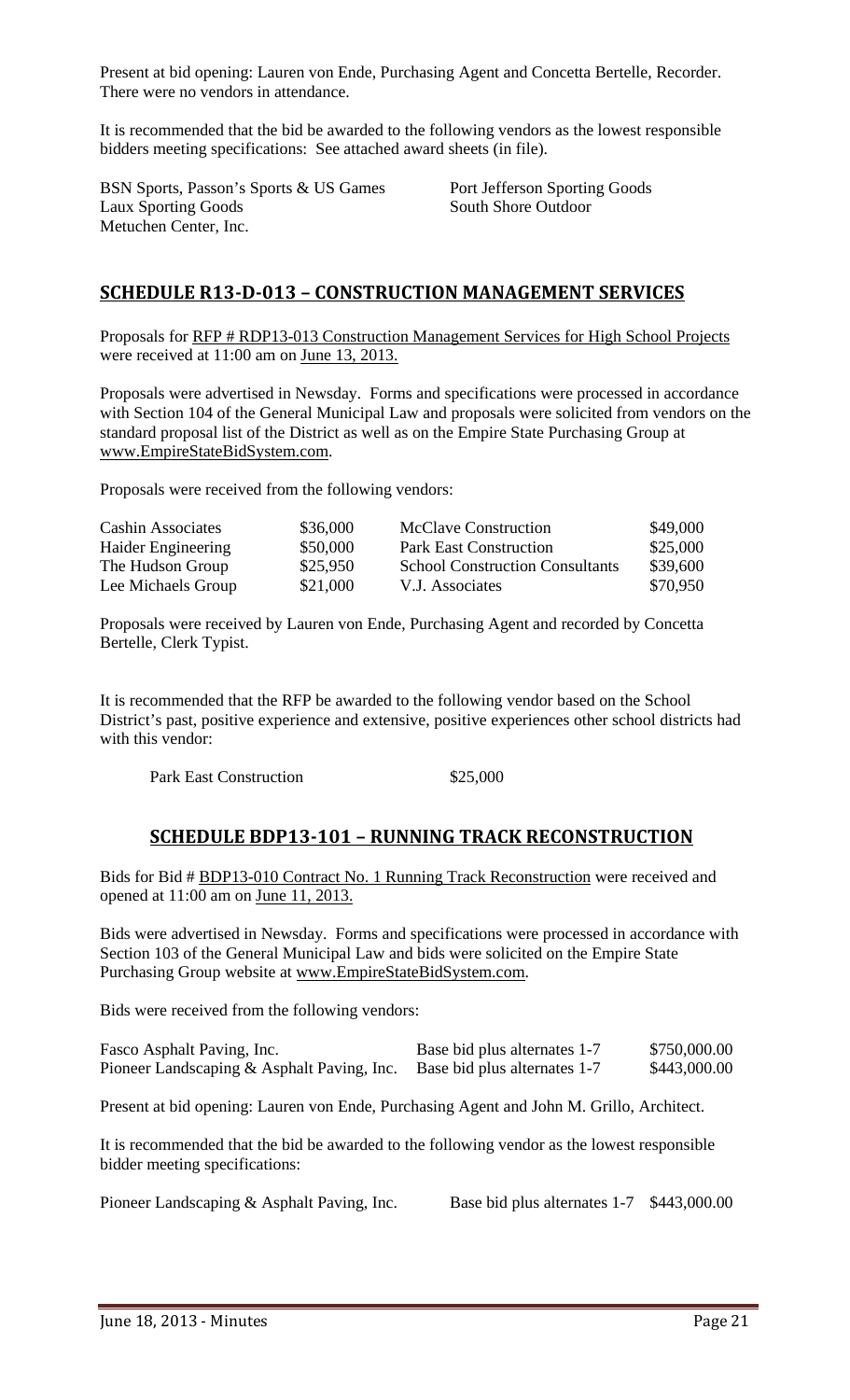#### **SCHEDULE 13‐E‐362 – EXPLANATION OF BUDGETARY TRANSFERS #T21, T22 & T23**

#### **SCHEDULE 13‐F‐226 ‐ CONTRACT REPORT**

#### **SCHEDULE 6‐H‐13 – HOME TEACHING (regular & special)** (confidential)

#### **SCHEDULE 6‐S‐13 – SPECIAL TRANSPORTATION** (confidential)

**SCHEDULE 6‐SE‐13 – COMMITTEE RECOMMENDATIONS** (confidential**)**

**RECEIPT** *Upon a motion by Mr. Centamore, seconded by Ms. Gulli Grunseich,* **<u>OF**</u> *the Board of Education unanimously approved the following* **SCHEDULES** *receipt of schedules collectively:*

#### **SCHEDULE 13‐A‐410 – TREASURER's REPORT**

| Statement of Revenues -   | General Fund -<br>Federal Fund - | May<br>May |
|---------------------------|----------------------------------|------------|
| <b>Treasurer's Report</b> | May                              |            |
| Cash Flow -               | May                              |            |
| Claims Audit Report -     | May 1, 2013 - May 31, 2013       |            |

#### **SCHEDULE 13‐B‐740 ‐ APPROPRIATION BUDGET STATUS REPORT**

| <b>Appropriation Budget Status Report</b> | General Fund -<br>Capital Fund (Regular/Bond) -                                                                                | May<br>May |
|-------------------------------------------|--------------------------------------------------------------------------------------------------------------------------------|------------|
|                                           | Federal Fund -                                                                                                                 | May        |
| Extra-Classroom Activities Funds          | High School -<br>Robert Frost -                                                                                                | May<br>May |
| <b>Trial Balance</b>                      | General Fund<br>Workers' Comp. &                                                                                               |            |
| (May)                                     | Unemployment<br><b>Federal Fund</b><br>Capital Projects<br>Trust & Agency<br>Private Purpose Trust<br><b>Flexible Benefits</b> |            |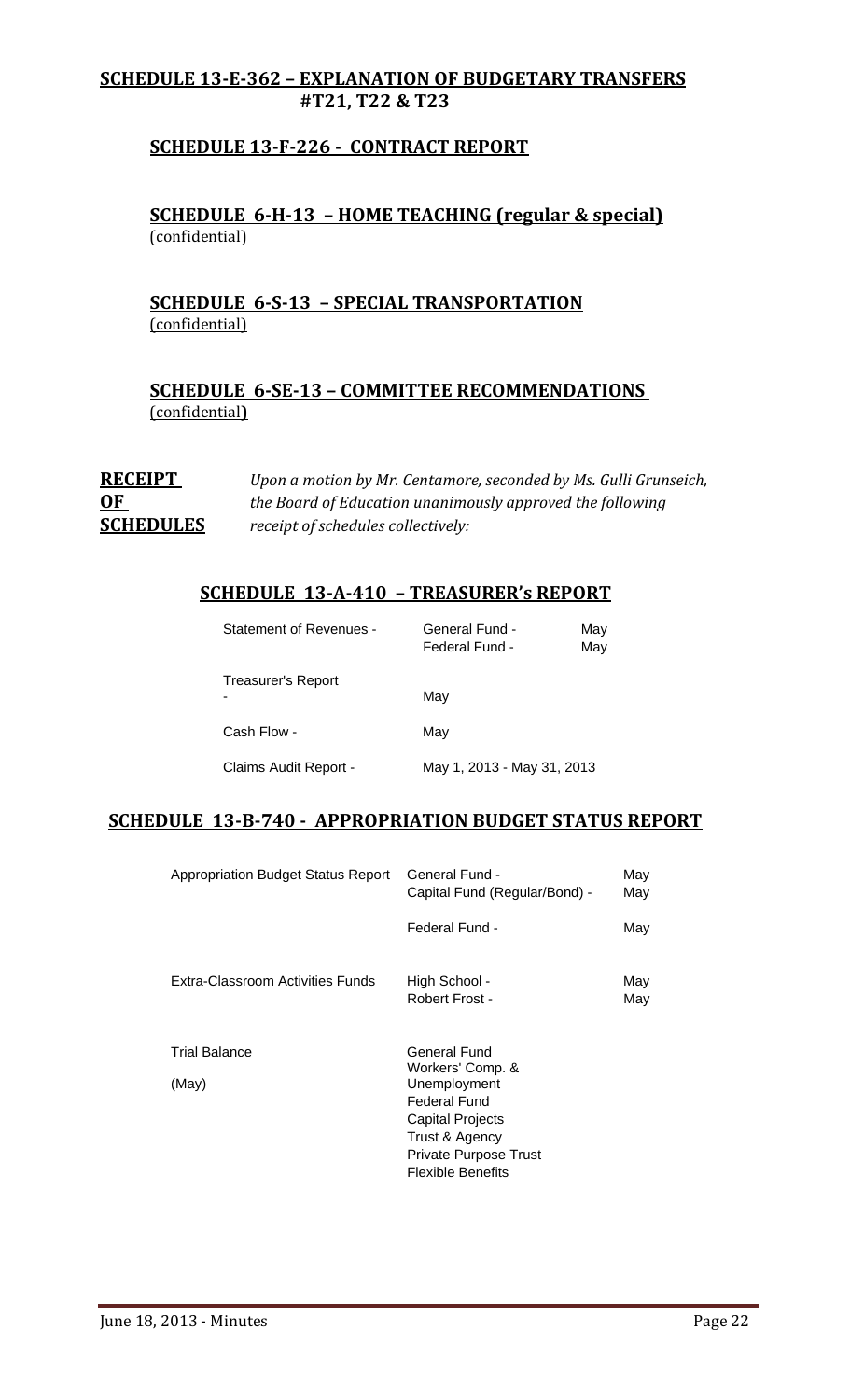#### **DISCUSSION**

- Code of Conduct will be approved at  $7/9$  meeting
- Capital projects from capital funds. Some projects to be worked on are the HS roof, HS track, parking lot and pool maintenance
- Summer projects many projects this summer district wide. A few items on the list are moving Registration to District Office, moving pre-k classrooms to MM and JQA, repairing lockers & IT upgrades

## **PUBLIC BE**

**HEARD** No residents signed up to speak

#### **QUESTIONS/COMMENTS/CONCERNS, Board of Education**

Mr. Gouskos made the following statement and thanked Ms. Demyen For her leadership:

"As we wrap up this school, we believe it is important to take a minute and recognize Eva Demyen for all she has done for our district as our Leader.

Last year we made mention of how Eva was also looked upon by her peers here in the Western Suffolk region as a go-to person, from budget, to policy development, to business as usual decisions.

For some, they may have just kicked back at that point, yet not Eva.

Her continued drive once again during the past 12 months has now earned her a welcomed and invited presence up in Albany. Here she has been asked to provide her input and expertise on a diverse set of topics and committees ranging from developing Common Core Performance standards for the State, to reviewing the content of Regents exams before they are deemed acceptable for student testing.

Given there are hundreds of Superintendants throughout New York, her selection speaks for itself.

As recognized in the News last month, our district was singled out by NYS for its delivery of its curriculum, where upon it was documented and filmed as a best practice for others to witness.

Eva would be the first to say you are only as good as the team of people that surround you, with this being a prime example.

Thank you again for all you do. It is greatly appreciated".